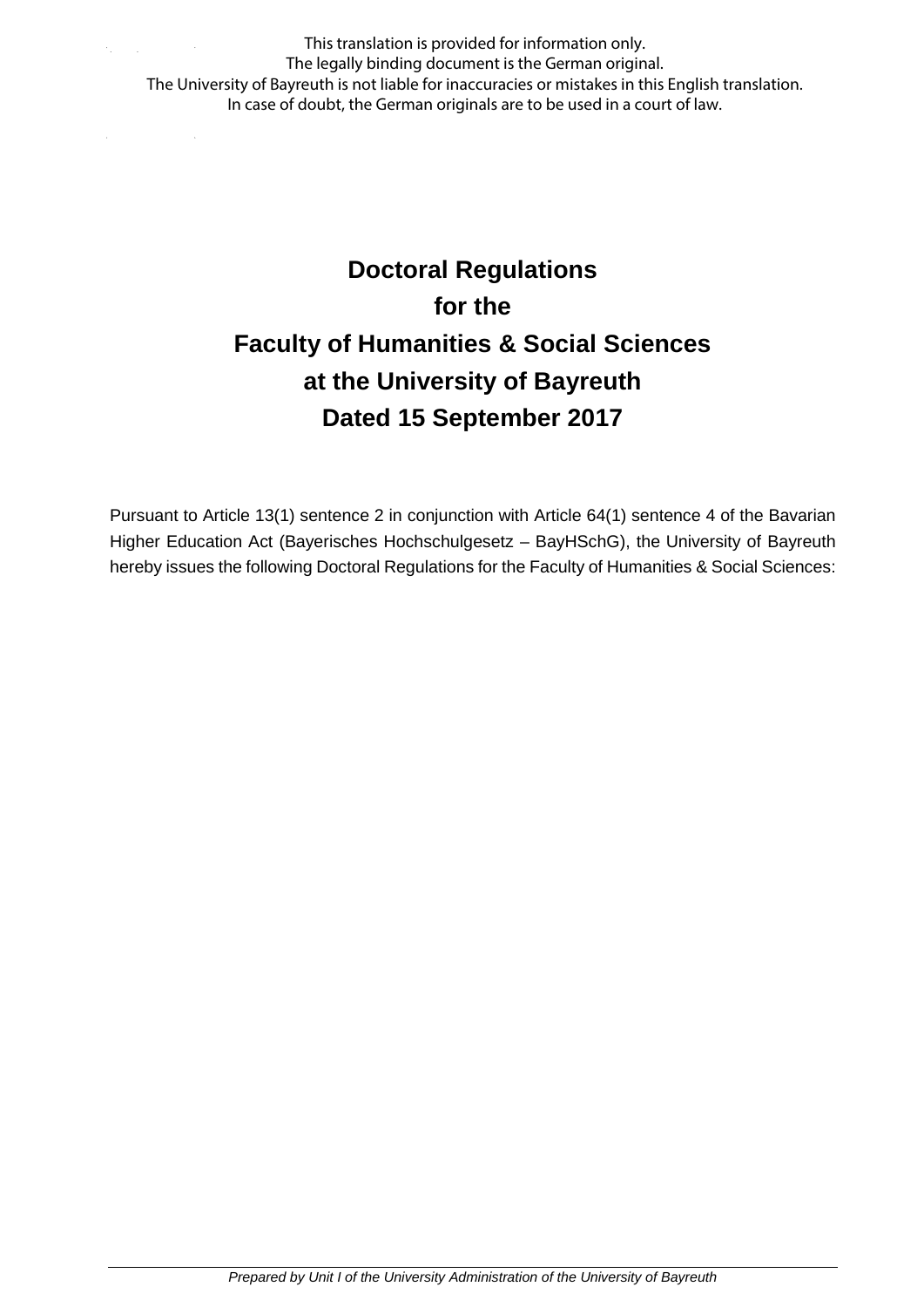#### **Table of contents**

| Section 1  | Doctoral degree                                                            |
|------------|----------------------------------------------------------------------------|
| Section 2  | Eligibility to administer examinations                                     |
| Section 3  | Examining body                                                             |
| Section 4  | Doctorate committee                                                        |
| Section 5  | <b>Examination subjects</b>                                                |
| Section 6  | Alliances with universities of applied sciences (Fachhochschulen/HAWs)     |
| Section 7  | Supervision, supervision agreement                                         |
| Section 8  | Acceptance for doctoral studies                                            |
| Section 9  | Test of aptitude for doctoral studies                                      |
| Section 10 | <b>Statistical requirements</b>                                            |
| Section 11 | Admission to the doctoral examination                                      |
| Section 12 | Decision on admission to the doctoral examination                          |
| Section 13 | Withdrawal from doctoral studies                                           |
| Section 14 | Doctoral thesis                                                            |
| Section 15 | Evaluation of the thesis                                                   |
| Section 16 | Viva voce examination                                                      |
| Section 17 | Grading doctoral work, overall grade                                       |
| Section 18 | Access to doctorate records                                                |
| Section 19 | Degree invalidity                                                          |
| Section 20 | Reproduction of the thesis and delivery of the required copies             |
| Section 21 | Doctoral diploma and completion of the doctorate                           |
| Section 22 | Doctoral degree with joint supervision from a foreign academic institution |
| Section 23 | Award of honorary doctoral degrees                                         |
| Section 24 | Consideration of special circumstances                                     |
| Section 25 | Consideration of the special needs of persons with disabilities            |
| Section 26 | Effective date, transitional provisions                                    |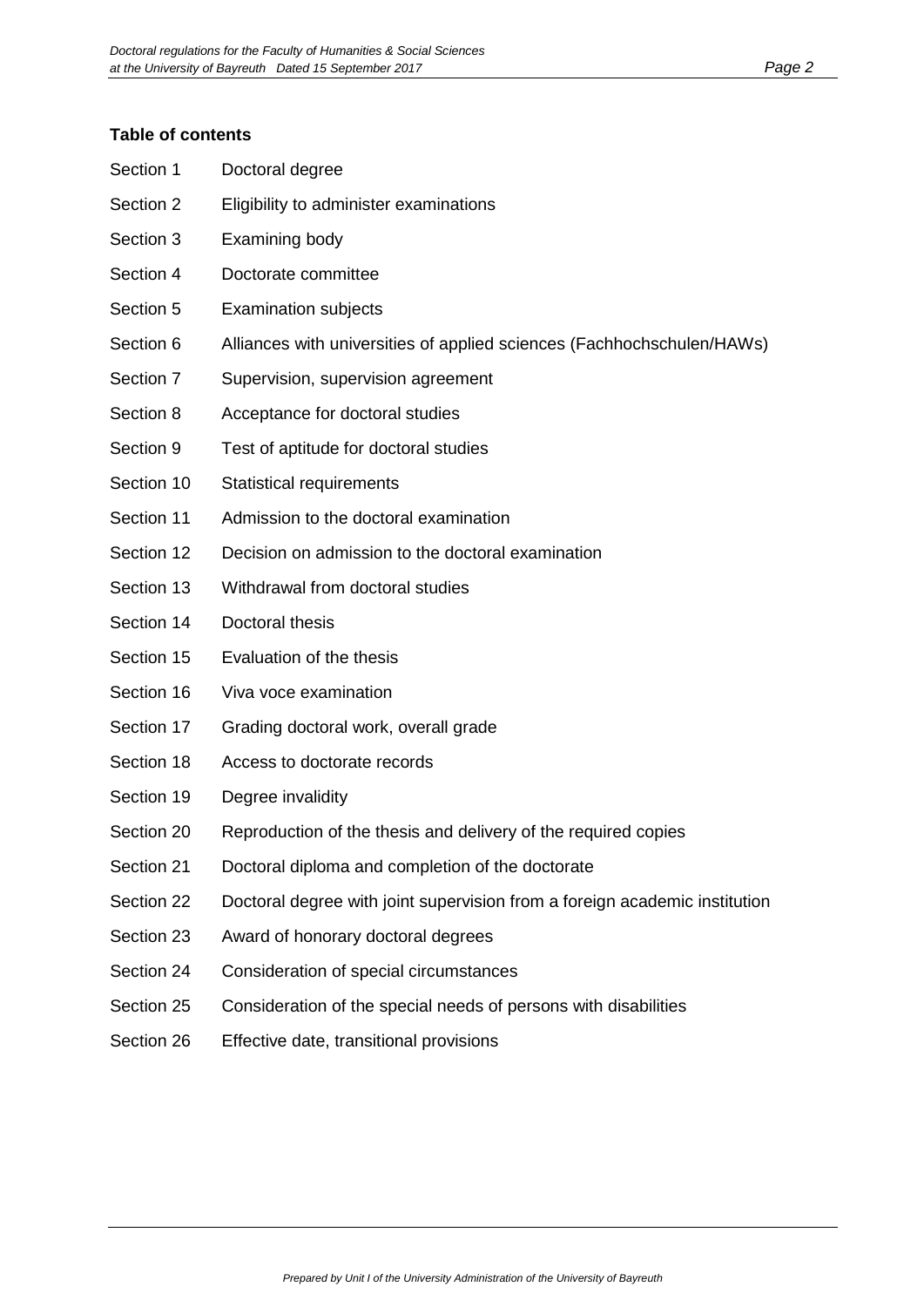## **Section 1 Doctoral Degree**

- $(1)$ The Faculty of Humanities & Social Sciences at the University of Bayreuth shall award the academic degree of "Doktor der Philosophie" or "Doktorin der Philosophie" on the basis of these doctoral degree regulations. <sup>2</sup>The abbreviation of this degree shall be "Dr. phil.".
- (2) The award of a doctoral degree shall serve as evidence of having completed independent academic research at a level that substantially exceeds the requirements set forth in Section 8 hereof for admission to doctoral studies.
- (3) Award of a doctoral degree shall require doctoral students to write an academic thesis (dissertation) independently and pass an oral examination (a viva voce examination).
- $(4)$ The Faculty of Humanities & Social Sciences at the University of Bayreuth shall have the ability to award the academic degree of "Doktor der Philosophie ehrenhalber" or "Doktorin der Philosophie ehrenhalber" pursuant to Section 23 hereof. <sup>2</sup>The abbreviation of this degree shall be "Dr. phil. h. c.".

## **Section 2 Eligibility to administer examinations**

1 Eligibility to administer examinations shall be extended to those persons at the Faculty of Humanities & Social Sciences who, under Article 62 of the Bavarian Higher Education Act (Bayerisches Hochschulgesetz, BayRS 2210-1-1-WFK) in conjunction with the Higher Education Examiners Act (Hochschulprüferverordnung, BayRS 2210-1-1-6-WFK), are eligible to administer examinations. <sup>2</sup>If proposed by the dean, members of other faculties at the University of Bayreuth or other German or international institutions of higher education may also be appointed as examiners, provided they meet the qualification requirements specified in Article 62(1) of the Bavarian Higher Education Act (BayHSchG) in conjunction with Section 4 of the Higher Education Examiners Act (HSchPrüferV) or equivalent requirements.

## **Section 3 Examining body**

The examining body shall be the doctorate committee of the Faculty of Humanities & Social Sciences.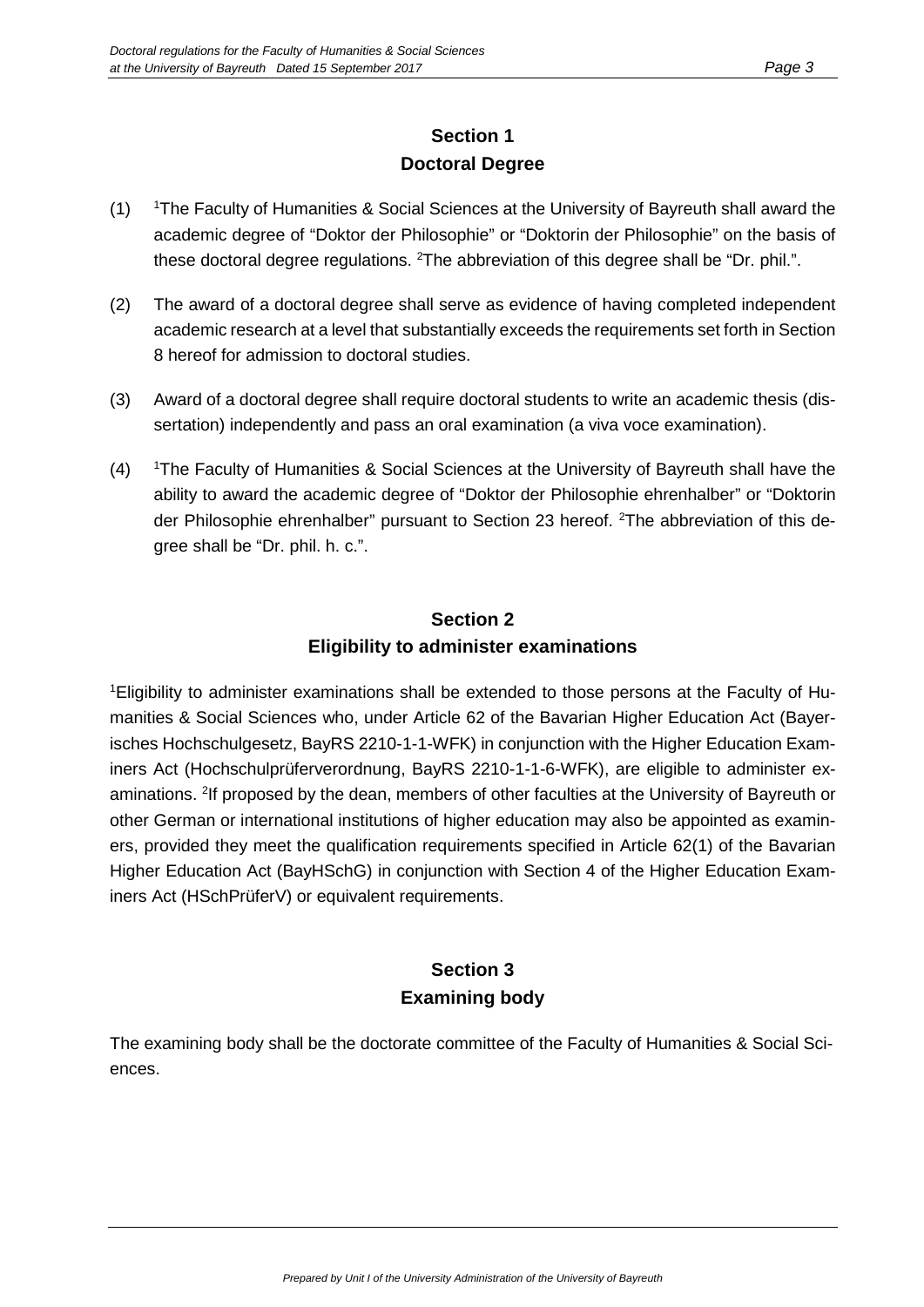#### **Section 4 Doctorate committee**

- (1) Unless otherwise stipulated in these doctoral degree regulations, the doctorate committee shall be responsible for executing the doctoral procedure.
- $(2)$ <sup>1</sup>The doctorate committee's members shall be the dean and seven further teaching staff members who are eligible under Section 2 hereof to administer examinations; assessors and examiners who are not already members of the doctorate committee shall also join the committee beginning at the time of their appointment. <sup>2</sup>The seven members of the doctorate committee shall be elected by the faculty council. <sup>3</sup>The doctorate committee shall be elected for a two-year term. <sup>4</sup>The chair of the doctorate committee shall be the dean or, in his or her absence, the vice dean. <sup>5</sup>The chair shall preside over the doctorate committee's meetings and manage its business.
- $(3)$ <sup>1</sup>The doctorate committee shall meet quorum when all members have been summoned in writing one week prior to the meeting and the majority of members are present. <sup>2</sup>The committee shall pass resolutions based on the majority of votes cast. <sup>3</sup>It shall not be permitted to abstain from voting, cast secret ballots or vote by proxy. <sup>4</sup>Should a vote result in a tie, the chair shall have the casting vote. <sup>5</sup>Exclusion on the basis of personal involvement shall be governed by Article 41(2) of the Bavarian Higher Education Act (BayHSchG). <sup>6</sup>Decisions taken by the doctorate committee shall be communicated to applicants in writing by the dean; decisions having an adverse impact on applicants shall state reason and provide information on the right to appeal.
- $(4)$ <sup>1</sup>The extended doctorate committee of the Faculty of Humanities & Social Sciences shall be responsible for awarding honorary doctoral degrees. <sup>2</sup>This committee shall comprise those at the Faculty of Humanities & Social Sciences whose primary occupation is teaching at the university. <sup>3</sup>The dean may invite to meetings professors who have qualified for release from duty or are retired; such professors shall play an advisory role.

#### **Section 5 Examination subjects**

 $(1)$ <sup>1</sup>Applicants may choose between individual subject examinations or an academic colloquium to qualify for the award of a "Doktor der Philosophie" or "Doktorin der Philosophie" degree. <sup>2</sup>Where applicants choose a viva voce examination in the form of individual subject examinations, they shall name a main subject and two secondary subjects. <sup>3</sup>The main subject shall be the one in which the topic of the applicant's doctoral thesis is based. <sup>4</sup>Where candidates decide on a viva voce examination in the form of an academic colloquium, it shall be examined by the primary and secondary assessors of the thesis as well as the representative from a further subject proposed by the candidate. <sup>5</sup>One of the examiners shall not belong to the discipline in which the thesis was written (see Section 16.3 hereof).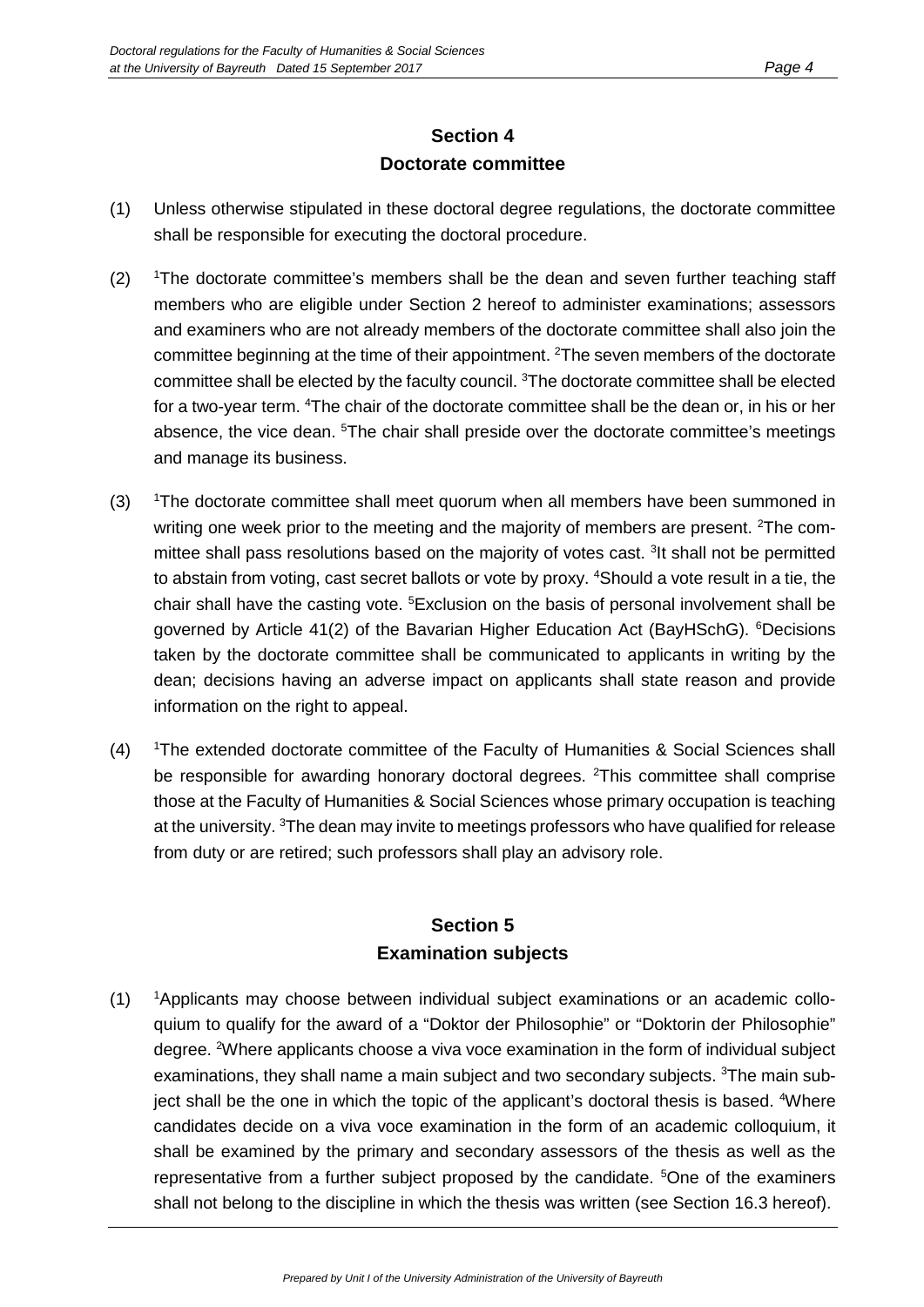- $(2)$ Candidates may choose as their main and secondary subjects any subjects that are represented at the Faculty of Humanities & Social Sciences by a university instructor. <sup>2</sup>Candidates may also choose as their secondary subjects any subjects that are represented at other faculties of the University of Bayreuth by a member of the university teaching staff.
- (3) The doctorate committee may permit a secondary subject that is not represented at the University of Bayreuth if there exists a technical relationship between it and a subject represented at the Faculty of Humanities & Social Sciences.
- $(4)$ <sup>1</sup>Applicants whose thesis subject is represented at the Faculty of Humanities & Social Sciences by a professor yet who are admitted into a doctoral programme or structured doctoral studies at the University of Bayreuth may obtain their doctoral degree based on the regulations applicable to the relevant doctoral programme or structured doctoral studies. <sup>2</sup>Supervision by a subject representative from the Faculty of Humanities & Social Sciences shall be ensured.

# **Section 6 Alliances with universities of applied sciences (Fachhochschulen/HAWs)**

- (1) Within the framework of these doctoral degree regulations, the Faculty of Humanities & Social Sciences at the University of Bayreuth shall enable participation in doctoral studies administered in cooperation with universities of applied sciences (Fachhochschulen/HAWs) and/or the award of joint doctoral degrees with Bavarian universities of applied sciences (Fachhochschulen/HAWs) based on the agreement between Bavarian institutions of higher education dated 19 October 2015.
- (2) Partnership agreements between the universities may provide additional regulations.

## **Section 7 Supervision, supervision agreement**

 $(1)$ Doctoral theses shall normally be supervised by a faculty member who is eligible to administer examinations. <sup>2</sup>If doctoral studies are pursued in cooperation with a university of applied sciences (Fachhochschulen/HAW; Section 6 hereof), the thesis shall be supervised on equal terms by teaching staff members of the university of applied sciences who are entitled to administer examinations and those of the university; the supervision agreement shall be concluded jointly between those parties and the applicant.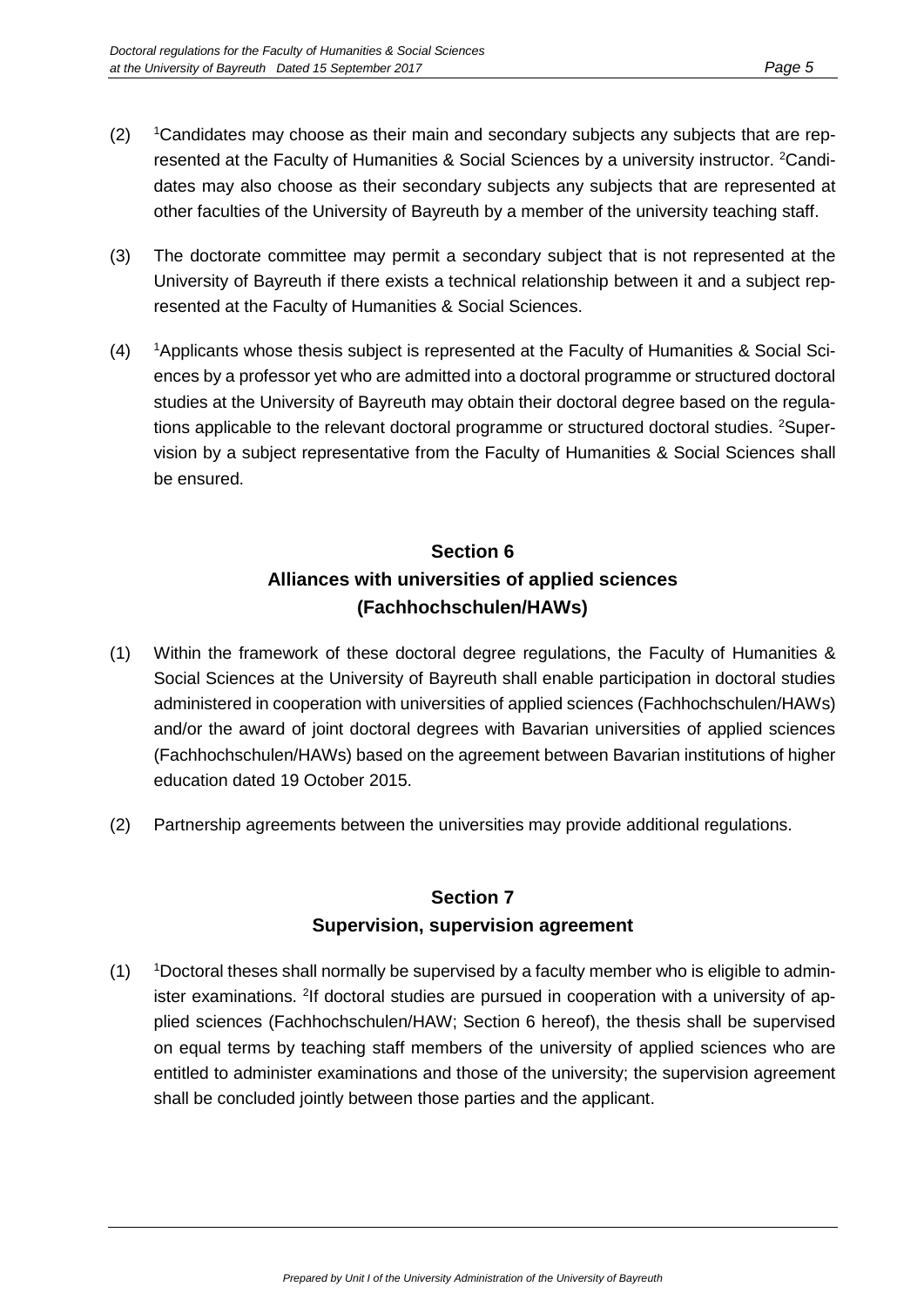$(2)$ <sup>1</sup>As preparation for the doctoral degree, the thesis supervisor(s) and the applicant shall set out the key aspects of their relationship in a written agreement (the supervision agreement).  $^{2}$ The supervisor(s) shall send a copy of the supervision agreement to the doctorate committee. <sup>3</sup>The supervisor(s) shall also inform the doctorate committee if an applicant quits doctoral studies. <sup>4</sup>Where applicants withdraw from doctoral studies pursuant to Section 13 hereof, their supervision agreement shall be null and void.

## **Section 8 Acceptance for doctoral studies**

- (1) Doctoral studies shall commence on receipt of written confirmation of acceptance for doctoral studies at the faculty.
- (2) Applications for admission to doctoral studies shall also involve registering online with the faculty as an applicant.
- $(3)$ <sup>1</sup>Applicants shall apply for admission to doctoral studies through the doctorate committee. 2 The following requirements shall be met:
	- 1. Applicants shall hold a qualification for entrance to higher education as defined in the Bavarian Qualification Regulations (Qualifikationsverordnung), as amended.
	- 2. They shall provide evidence of study related to the subject in which they seek a doctoral degree and shall have completed this study by obtaining (a) a master's, "Magister", "Diplom", state examination or equivalent degree at an academic institution in the Federal Republic of Germany, (b) a master's degree in the subject of their intended doctoral degree from a university of applied sciences (Fachhochschule) in the Federal Republic of Germany or (c) another, equivalent qualification from a German or non-German university, in any case with a final grade of at least "gut" ("good", for law degrees: "voll befriedigend"/"fully satisfactory").
	- 3. In exceptional circumstances, the doctorate committee may accept for doctoral studies applicants who cannot provide evidence of the final grade specified in Section 8.3.2 if:
		- a) The subject of the intended doctoral degree formed part of a course of study consisting of multiple subjects and that course was completed with a grade of at least "gut" ("good") for the relevant subject, and
		- b) Additional work, worth at least 10 credit points and agreed with the thesis supervisor, is documented, and
		- c) Two members of the faculty with eligibility to administer examinations give their written support to the application for admission and one of those members supervises the thesis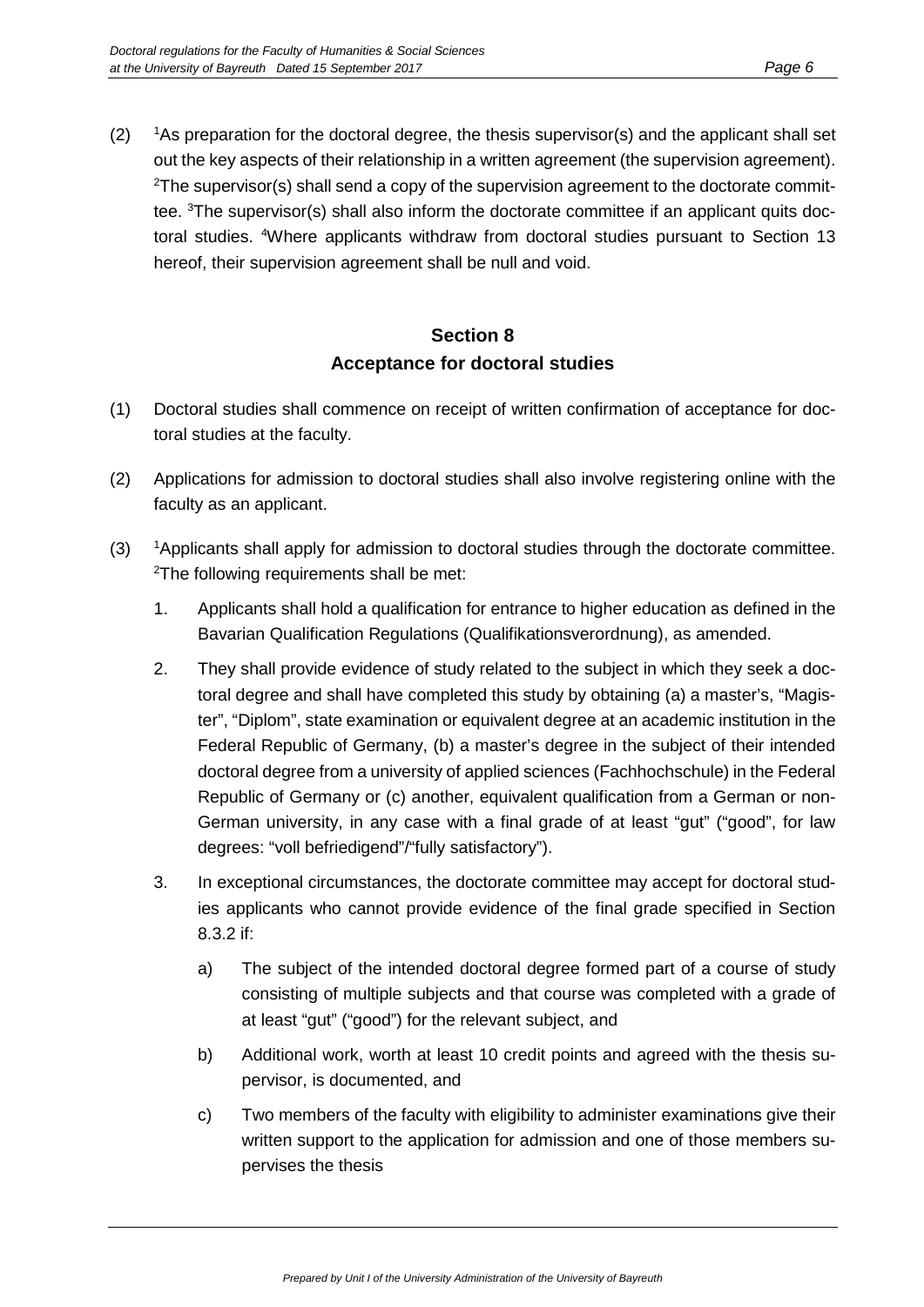- 4. Should applicants intend to pursue doctoral studies in a subject other than the main one of the completed course of study, the doctorate committee may accept them for those doctoral studies when:
	- a) The requirements under Section 8.3.1, 8.3.3, 8.3.9, 8.3.10 and 8.3.11 are met, and
	- b) Applicants have already studied the chosen main subject as a secondary subject and have a documented final grade in this secondary subject of at least "gut" ("good"). Additional work, worth at least 10 credit points and agreed with the doctoral supervisor, may also be imposed as a condition of acceptance.
- 5. Graduates of the following programmes shall be accepted for doctoral studies:
	- a) Interdisciplinary programmes of study involving the Faculty of Humanities & Social Sciences, if applicants meet the requirements under Section 8.3.1 to 8.3.3 and 8.3.9 to 8.3.11
	- b) Other interdisciplinary programmes of study, if:
		- Applicants meet the requirements under Section 8.3.1, 8.3.3, 8.3.9, 8.3.10 and 8.3.11, and
		- Applicants have already studied their chosen main subject as a component of their interdisciplinary programme. The doctorate committee may set additional work for applicants; such work shall be worth at least 10 credit points and agreed with the thesis supervisor.
- 6. Applicants who have completed a degree for teaching at academic secondary schools (a Gymnasium) or vocational schools (a Berufsschule) may be accepted for doctoral studies with education as their main subject (educational theory/research, including in school-based contexts) if they perform additional, relevant work that is worth at least 15 credit points and agreed with their supervisor.
- 7. A degree in economics that meets the requirements per Section 8.3.2 also qualifies for the admission to doctoral studies in sport science if applicants intend on obtaining a doctorate in "sport, business and law" or sport management.
- 8. If applicants choose a history-related subject for their doctorate, they must demonstrate sound knowledge of two foreign languages. Latin language proficiency at "Latinum" level shall be required for doctorates in ancient history, medieval history or early modern history.
- 9. Applicants may not have proven themselves unworthy of holding the title of "Doktor" through their conduct.
- 10. Applicants may not have irrevocably failed this doctorate or a similar type of doctoral examination.
- 11. Applicants may not have already been accepted for doctoral studies in the same subject at another university or doctorate-awarding institution.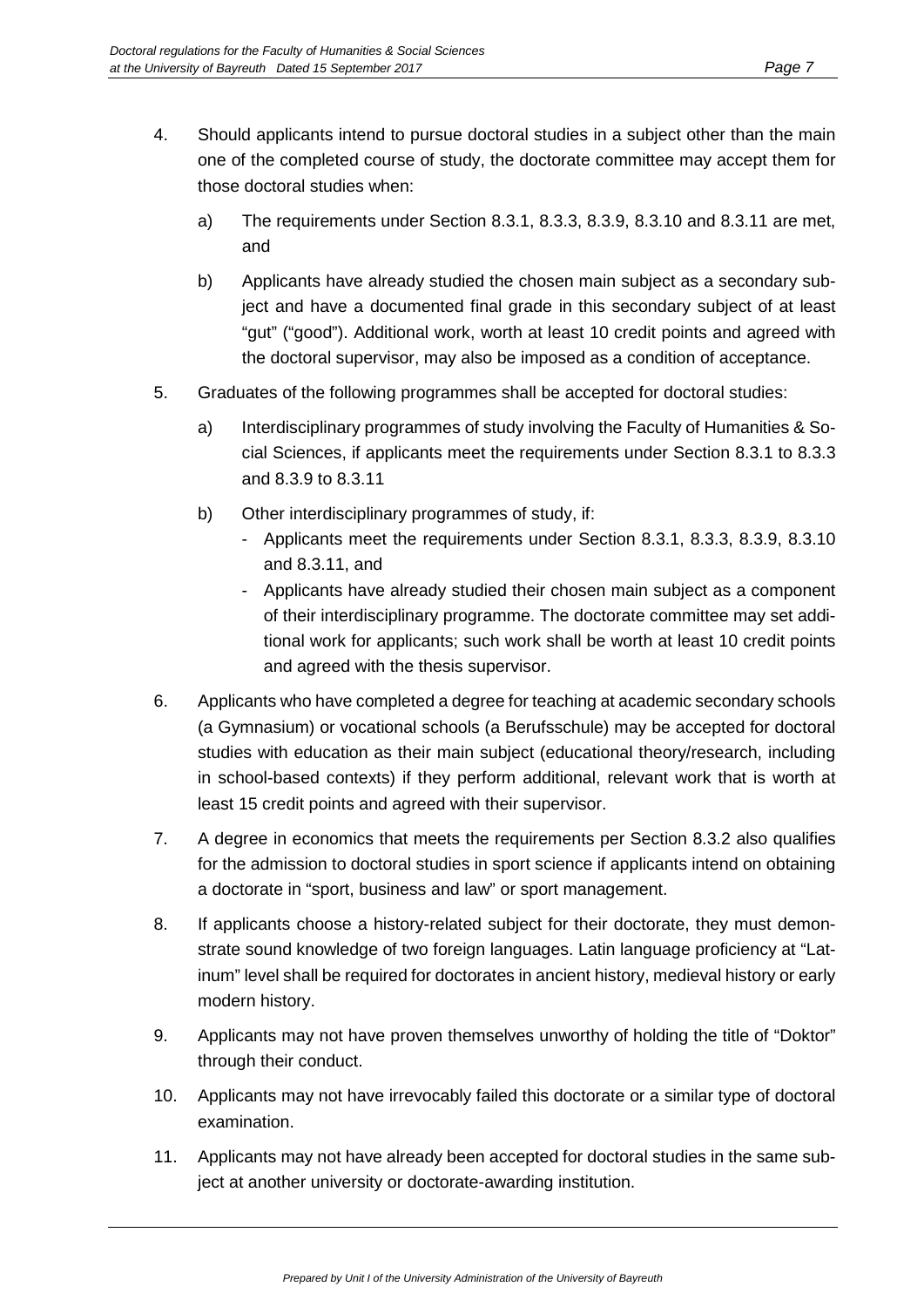- (4) The requirement under Section 8.3.2 hereof shall be deemed satisfied when applicants have passed the aptitude test pursuant to Section 9 hereof or submit documentation of admission to a doctoral programme.
- $(5)$ <sup>1</sup>On application, the doctorate committee shall recognize work that has been completed at universities not subject to the German Basic Law (constitution) as meeting the requirements for admission if that work is equivalent to one of the degrees listed in Section 8.3.2 hereof.  ${}^{2}$ Equivalence agreements passed by the Standing Conference of the Ministers of Education and Cultural Affairs of the Länder in the Federal Republic of Germany (KMK) and the German Rectors' Conference (HRK) shall be observed. <sup>3</sup>Where no such equivalence agreements are available, the doctorate committee may obtain an expert opinion from the KMK's Central Office for Foreign Education (ZAB). <sup>4</sup>Applicants may submit their application for recognition of academic work performed abroad in advance of their application for admission to doctoral studies.
- (6) Applications for admission to doctoral studies shall be accompanied by the documents required as evidence of meeting the requirements under Section 8.3, by the supervision agreement pursuant to Section 7 and by statements from the applicant per Section 8.3.9 to 8.3.11.
- $(7)$ <sup>1</sup>Applicants shall receive confirmation signed by the chair of the doctorate committee on whether they have met the requirements for admission to doctoral studies. <sup>2</sup>Admission to doctoral studies shall be denied if the requirements specified in Section 8.3 hereof have not been met. <sup>3</sup>Section 4.3 hereof shall apply.

## **Section 9 Test of aptitude for doctoral studies**

- (1) Applicants meeting one of the following criteria may take a test of aptitude for doctoral studies:
	- 1. Graduates of a bachelor's (fast-track) or "Diplom (FH)" programme or programme for teaching at primary or non-academic secondary schools, with a grade of at least "gut" ("good") for their final assessment and a final thesis graded "sehr gut" ("very good")
	- 2. Applicants who wish to pursue a doctorate in a subject different to one they have previously studied and who do not fall under Section 8.3.3 to 8.3.7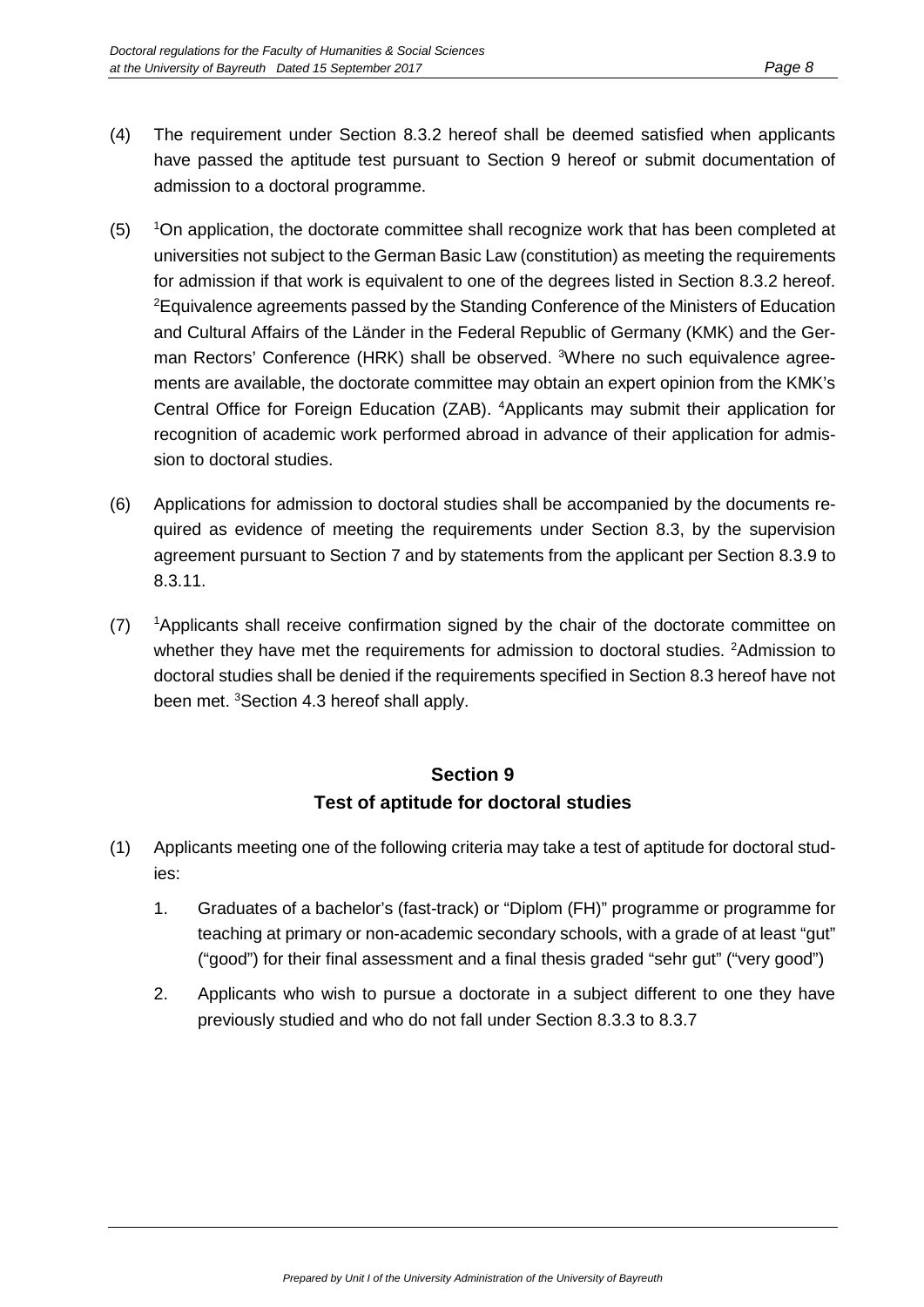- 3. Graduates of a programme that was provided at a location not subject to the Basic Law (constitution) of the Federal Republic of Germany and is not recognised as equivalent, provided those graduates received a grade of at least "gut" ("good") for their final assessment and completed a final thesis graded "sehr gut" ("very good")
- $(2)$ <sup>1</sup>Applications for admission to the test of aptitude for doctoral studies shall be submitted in writing to the dean. <sup>2</sup>Applicants shall attach the following to their application:
	- 1. A curriculum vitae with documentation pertaining to their career.
	- 2. Documentation of having met the admission requirements specified in Section 9.1.1 and 9.1.2 above.
	- 3. A statement regarding the main subject and any secondary subjects in which they intend to obtain the doctorate.
	- 4. An official certificate of good conduct (amtliches Führungszeugnis). Applicants from outside of Germany shall submit evidence that is recognized as equivalent by the University of Bayreuth. This may be an excerpt from their home country's criminal records, a certificate of good character or a comparable document. Members of the University of Bayreuth shall not need to submit a certificate of good conduct.
	- 5. A statement regarding the desired faculty examiner for the aptitude test.
- (3) Admission to the test of aptitude for doctoral studies shall be denied if applicants:
	- 1. Do not meet the admission requirements set out in Section 9.1.1 and 9.1.2
	- 2. Have proven themselves unworthy of the degree of "Doktor" due to their conduct
	- 3. Do not submit in full the documents and statements set out in Section 9.2.1 to 9.2.5 above
- $(4)$ The dean shall decide on admission to the test of aptitude for doctoral studies pursuant to Section 9.2 and on denial of admission to the test of aptitude for doctoral studies pursuant to Section 9.3. <sup>2</sup>He or she shall communicate the result of this decision to applicants in writing; should admission be denied, Section 13.2 sentence 2 shall apply accordingly. <sup>3</sup>The doctorate committee shall take all other decisions that arise in connection to admission to the test of aptitude for doctoral studies. <sup>4</sup>The dean shall ensure that the procedure is carried out as specified.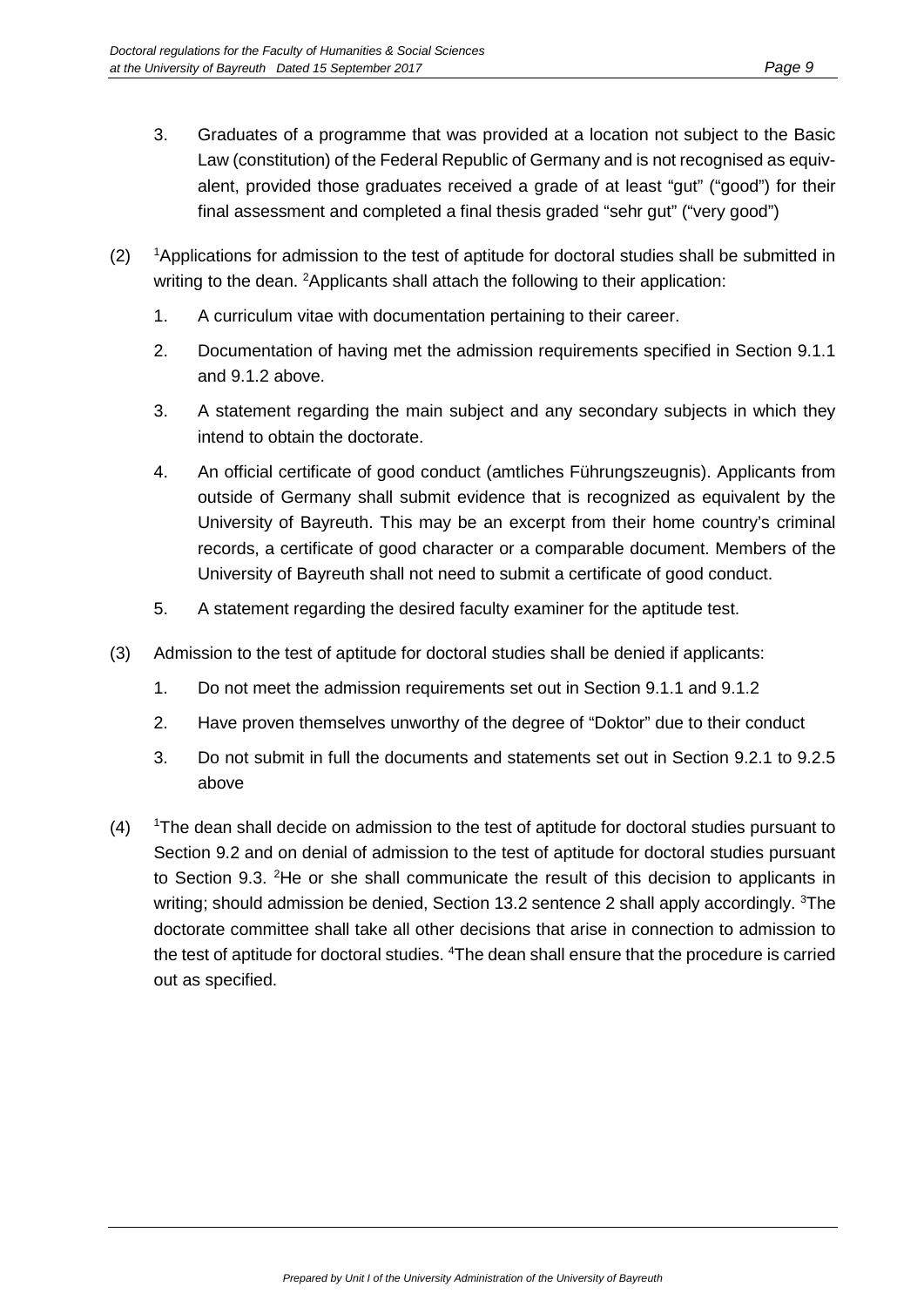$(5)$ <sup>1</sup> After admission to the test of aptitude for doctoral studies, the appointed examiner shall, by mutual agreement with the doctorate committee, define the academic work or study that is to be completed, graded and comprise at least 30 credit points in subjects from bachelor's, master's, "Diplom" and teacher training programmes at the University of Bayreuth that are relevant to the intended doctorate; relevant academic work or study that has already been completed may be counted towards this requirement. <sup>2</sup>The academic work or study shall include completing the pieces of assessment set by the relevant programme's examination regulations. <sup>3</sup>The average assessment grade shall be at least "gut" ("good") when weighted by the number of credit points earned. <sup>4</sup>On successful completion of the assessment, the documentation thereof shall be submitted to the examiner for his or her confirmation.

#### **Section 10 Statistical requirements**

- $(1)$ <sup>1</sup>To implement the university's data collection requirements as set forth in the Higher Education Statistics Act (Hochschulstatistikgesetz – HStatG), as amended, doctoral students' personal data as specified in Section 5 of the Higher Education Statistics Act shall be collected, automatically saved and processed by the University of Bayreuth institution awarding the doctorate upon submission of the application for admission to doctoral studies; this shall be done for the purpose of fulfilling the statutory requirements and for purposes of legislation and planning in higher education pursuant to Section 1(1) sentences 1 and 2 of the Higher Education Statistics Act. <sup>2</sup>Applicants shall be obligated to cooperate and provide their personal data (Article 10(2) sentence 3 BayHSchG) in this regard.
- $(2)$ The data to be collected pursuant to the Higher Education Statistics Act (HStatG) of 2 November 1990 shall be submitted regularly to the Statistics Office of the State of Bavaria and to university administrators for the purpose of presenting higher education statistics. 2 Personal data shall be utilized and processed as stipulated in Article 10 of the Bavarian Higher Education Act (BayHSchG).

#### **Section 11 Admission to the doctoral examination**

- $(1)$ <sup>1</sup>Applications for admission to the doctoral examination shall be submitted in writing to the dean. <sup>2</sup>The application shall include the following:
	- 1. Confirmation of acceptance for doctoral studies pursuant to Section 8.7 hereof.
	- 2. Four copies of the doctoral thesis as well as an electronic copy. If submitting a thesis by published works in accordance with Section 14.1 hereof, the individual publications shall be integrated with the thesis manuscript.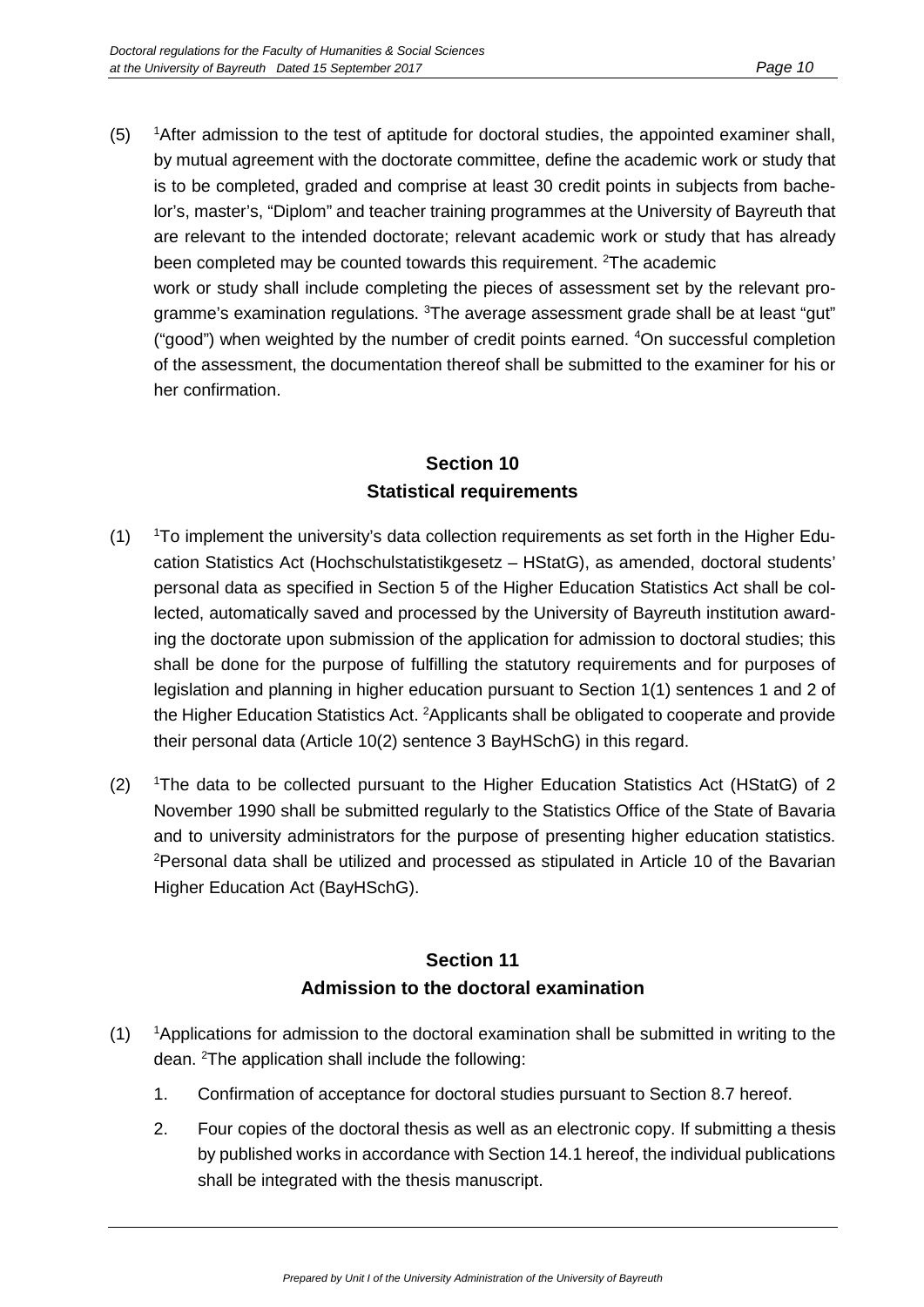3. The following sworn statement:

"I hereby do solemnly affirm that I have produced this work without the unauthorized help of third parties and without the use of sources or aids other than those cited; the ideas stemming directly or indirectly from external sources are marked as such. I do further declare that I have not enlisted the help of professional thesis consultants or coaches, neither will I use them in future.

This work has not previously been submitted to an examining authority in Germany or abroad, neither in the same nor a similar form, and has also not been published."

- 4. A statement of consent from the doctoral student to the effect that the electronic copy of the thesis may undergo a separate review, with his or her copyrights and privacy rights being respected, and that the university's body for academic self-regulation may conduct investigations if there are suspicions of academic dishonesty.
- 5. The doctoral student's curriculum vitae with particular emphasis on his or her educational history.
- 6. An official certificate of good conduct (amtliches Führungszeugnis). Applicants from outside of Germany shall submit evidence that is recognized as equivalent by the University of Bayreuth. This may be an excerpt from their home country's criminal records, a certificate of good character or a comparable document. Members of the University of Bayreuth shall not need to submit a certificate of good conduct.
- 7. A statement about the examiners desired by the doctoral student and, if necessary, the chosen examination subjects.
- 8. If applicable, a notice indicating the doctorate committee's permission to conduct the viva voce examination in a foreign language.
- 9. If applicable, applications pursuant to Sections 24 and 25.
- $(2)$ <sup>1</sup>The dean shall assess whether the application for admission to the examination meets the requirements set out in Section 11.1. <sup>2</sup>Should this not be the case, and should the shortcomings not be rectified by a reasonable date set by the dean, the dean shall reject the application on grounds of impermissibility. <sup>3</sup>Section 4.3 sentence 6 hereof shall apply accordingly.

# **Section 12 Decision on admission to the doctoral examination**

- (1) If the application for admission to the doctoral examination meets the requirements set out in Section 11.1, the dean shall submit it to the doctorate committee with a written statement on whether the admission requirements have been satisfied.
- $(2)$ The doctorate committee shall decide whether to grant admission to the doctoral examination. <sup>2</sup>The decision shall be taken within one month of receiving the application. <sup>3</sup>Admission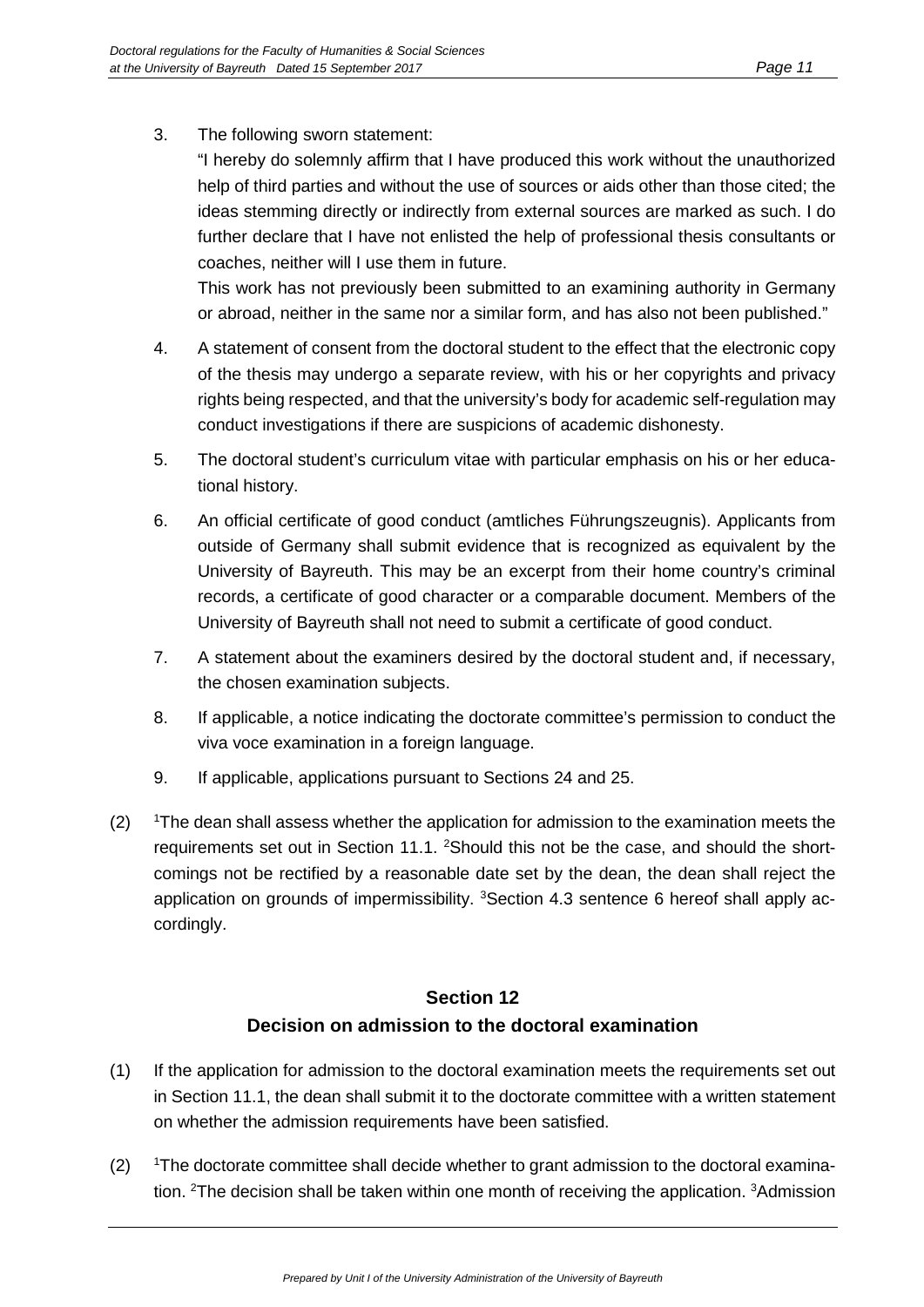shall be denied if the admission requirements specified in Section 11 hereof are not satisfied.

#### **Section 13 Withdrawal from doctoral studies**

- $(1)$ Doctoral students may withdraw from their doctoral studies at any time prior to submission of the application for admission to the doctoral examination process. <sup>2</sup>If they withdraw from their doctoral studies at a time when they have not yet received a rejection of their application for admission to the doctoral examination process, the thesis shall be deemed not submitted. <sup>3</sup>The supervision agreement pursuant to Section 7 hereof shall be null and void in this case.
- $(2)$ Where doctoral students withdraw their admission application after receiving a rejection of their thesis or after their viva voce examination has begun, they shall be deemed to have ended doctoral studies unsuccessfully. <sup>2</sup>The dean shall issue these doctoral students written notice giving reason and information on their right to appeal.
- (3) Applications per Section 13.1 and 13.2 shall be addressed to the dean.

## **Section 14 Doctoral thesis**

 $(1)$ <sup>1</sup>The doctoral thesis shall represent the product of independent academic research and contribute to solving academic research questions. <sup>2</sup>It shall not have been previously published in full and may not be identical to a previously written work. <sup>3</sup>The doctoral thesis shall be written in either German or English. <sup>4</sup>The doctorate committee may permit another foreign language if a faculty member with eligibility to administer examinations supports such a request in writing and supervises the thesis. <sup>5</sup>In this case, it shall be accompanied by an abstract written in German. <sup>6</sup>In the subjects of sport science, education, psychology and philosophy, it shall also be possible for candidates to combine multiple individual works of theirs into one thesis (a thesis by published works). <sup>7</sup>A thesis by published works shall be possible if doctoral students can produce at least three individual, peer-reviewed works that have been published in or accepted for publication in an academic journal at the time of accepting the thesis. <sup>8</sup>Doctoral students shall be the lead author of at least one of the articles and at least one of the articles shall be written in English. <sup>9</sup>The individual works proposed for use in the thesis by published works shall have a common link, for which an overall title shall be created. <sup>10</sup>An introduction and summary shall provide a critical overview of the research context and the works' contributions to it. <sup>11</sup>The doctorate committee shall decide whether the proposed thesis by published works meets requirements.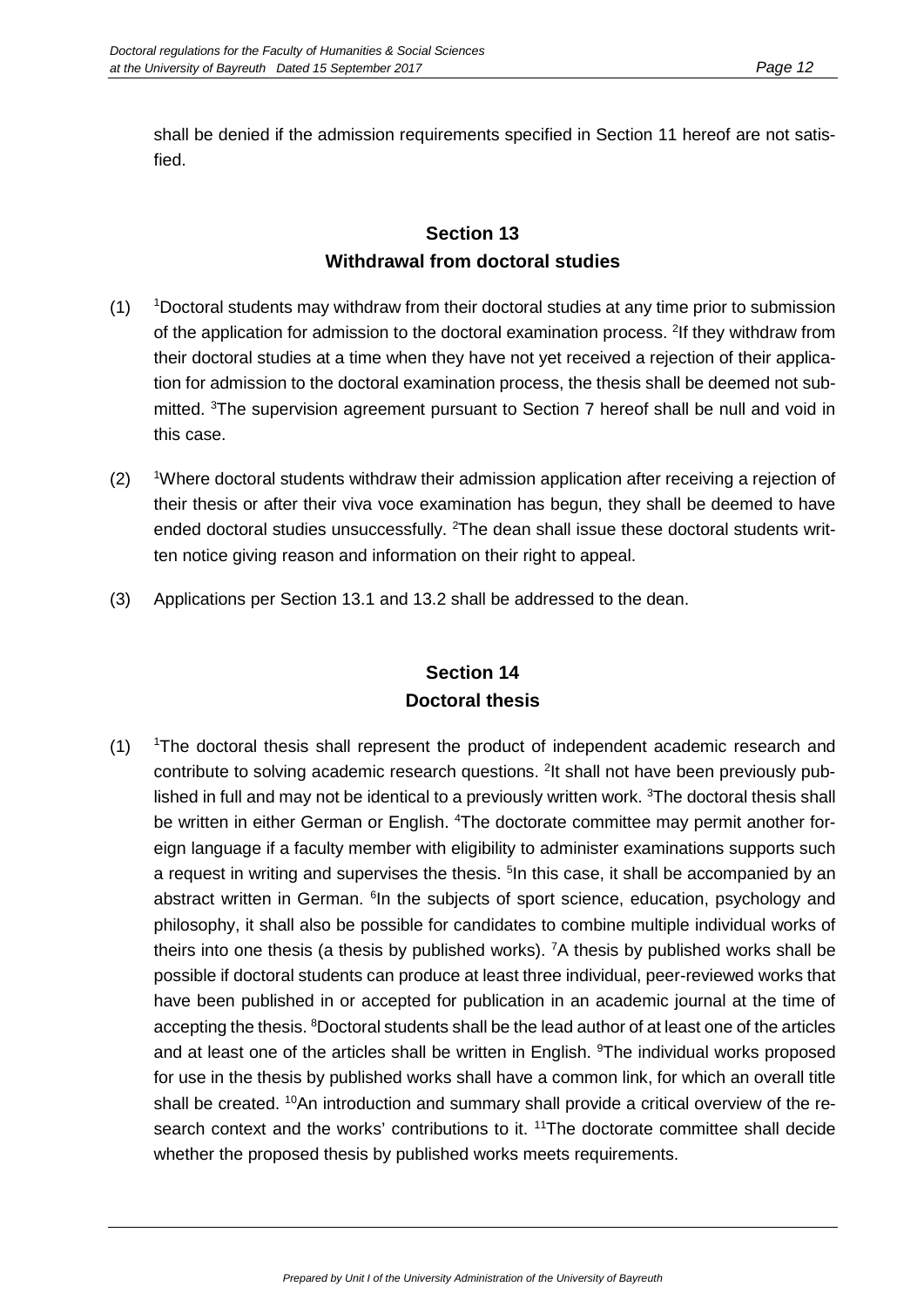- $(2)$ Should the supervisor of a thesis leave the faculty, he or she may continue supervising and be appointed as an assessor for the evaluation of the thesis and as an examiner for the viva voce examination for a period of up to two years after leaving, provided he or she remains eligible to administer examinations. <sup>2</sup>The doctorate committee may extend the time period under sentence 1, above, by up to two years at most if there exists good cause.
- $(3)$ The doctoral thesis shall be submitted typewritten as well as electronically on a suitable data carrier. <sup>2</sup>The written version shall be bound, paginated and feature a table of contents and bibliography. <sup>3</sup>The literature and other aids used shall be cited in full. <sup>4</sup>Citations or paraphrases of literature shall be marked as such.

## **Section 15 Evaluation of the thesis**

- $(1)$ Following admission to the doctoral examination, the doctorate committee shall, without delay, appoint at least two university teachers with eligibility to administer examinations to act as assessors for evaluating the thesis. <sup>2</sup>At least one assessor shall represent or have represented the subject in which the thesis topic is based. At least one assessor shall be a member of the Faculty of Humanities & Social Sciences; Section 14.2 hereof shall not be affected thereby.
- (2) When doctoral studies are pursued in cooperation with a university of applied sciences (Fachhochschulen/HAW; Section 6 hereof), the standard procedure shall be to appoint as assessors the two thesis supervisors, one from the university of applied sciences and one from the university, each with equal rights.
- (3) Each assessor shall provide a written evaluation of the thesis within a period of three months and propose acceptance of the thesis, or its rejection, and a grade in line with Section 17.1 hereof.
- $(4)$ Instead of a rejection, any assessor may propose returning the thesis to the doctoral student for revision. <sup>2</sup>Each assessor may further propose acceptance of the thesis on condition that the doctoral student makes changes or additions prior to publication; such changes or additions shall be described sufficiently in the proposal.
- (5) The doctorate committee shall appoint an additional assessor if the assessor's proposals for grading the thesis vary by more than one grade or in their recommendation for acceptance or rejection of the thesis, or if an assessor requests the appointment of an additional assessor.
- $(6)$ When all written evaluations have been submitted, the thesis and the evaluations shall be laid out in the dean's office for two weeks (during periods of teaching) or four weeks (during breaks in teaching) so that staff who are eligible to administer examinations can access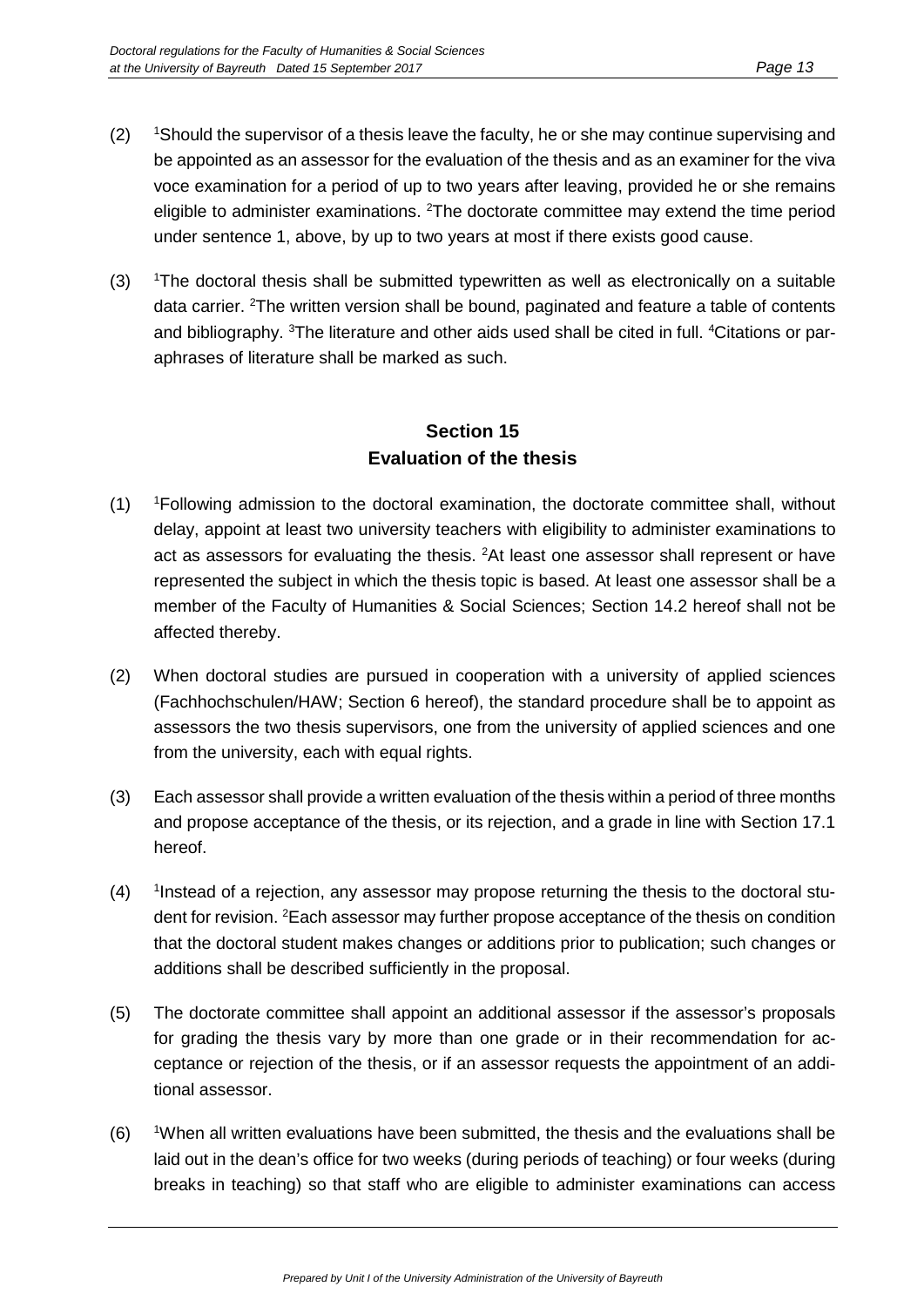them. <sup>2</sup>The dean shall inform those who are eligible to administer examinations of the commencement of their access period in writing. <sup>3</sup>They may submit written opinions regarding the evaluations during their access period or submit an evaluation of the thesis themselves.

- $(7)$ Once the access period ends, the doctorate committee shall decide the thesis' grade based on the submitted evaluations and any opinions given pursuant to Section 15.6 sentence 3 above. <sup>2</sup>If the thesis is graded "satisfactory" or better, it shall be accepted; if it is graded "insufficient", it shall be rejected.  $3$ The evaluators and persons who are eligible to administer examinations and have submitted an opinion or their own evaluation pursuant to Section 15.6 sentence 3 hereof, shall have the opportunity to voice their view at a meeting of the doctorate committee. <sup>4</sup>The doctorate committee may accept the thesis on condition that the doctoral student make certain, sufficiently described changes or additions prior to publication (see Section 15.4 sentence 2 above); in this case it shall task an assessor to evaluate, if the these conditions have been met.
- $(8)$ <sup>1</sup>The doctorate committee may appoint one or multiple additional assessor(s) prior to passing a decision on the thesis' grade. <sup>2</sup>Section 15.3, 15.4, 15.6 and 15.7 shall govern the steps taken after this.
- $(9)$ Where the thesis is declined, the doctoral student may submit a revised thesis within a year of the rejection being announced; the doctoral student may apply to the dean, no more than once, to have this date postponed by a maximum of one year. <sup>2</sup>Section 15.1 to 15.8 shall govern the procedure subsequent to this. <sup>3</sup>If the doctoral student does not submit a new, revised thesis by the time specified, or if the new, revised thesis is also rejected, the doctoral studies shall be terminated without success; Section 13.2 sentence 2 hereof shall apply accordingly.
- (10) <sup>1</sup>The doctorate committee may return a thesis to the doctoral student for revision instead of rejecting it. <sup>2</sup>In this case, the doctoral student may submit a new thesis instead of undertaking the revision. <sup>3</sup>He or she shall submit the revised or new thesis within a year of the original thesis' rejection; the doctoral student may apply to the dean, no more than once, to have this date postponed by a maximum of one year. <sup>4</sup>Revised theses shall be assessed by the assessors appointed for the original thesis, provided they are still available; Section 15.1 to 15.8 shall otherwise remain applicable. <sup>5</sup>If the doctoral student does not submit a revised or new thesis by the time specified, or if the revised or new thesis is also rejected, the doctoral studies shall be terminated without success; Section 13.2 sentence 2 hereof shall apply accordingly.
- (11) <sup>1</sup>Once a decision has been taken on the grades for the thesis and viva voce examination, the doctoral student shall be granted access to the thesis evaluations. <sup>2</sup>The chair of the doctorate committee shall determine the time and place of access.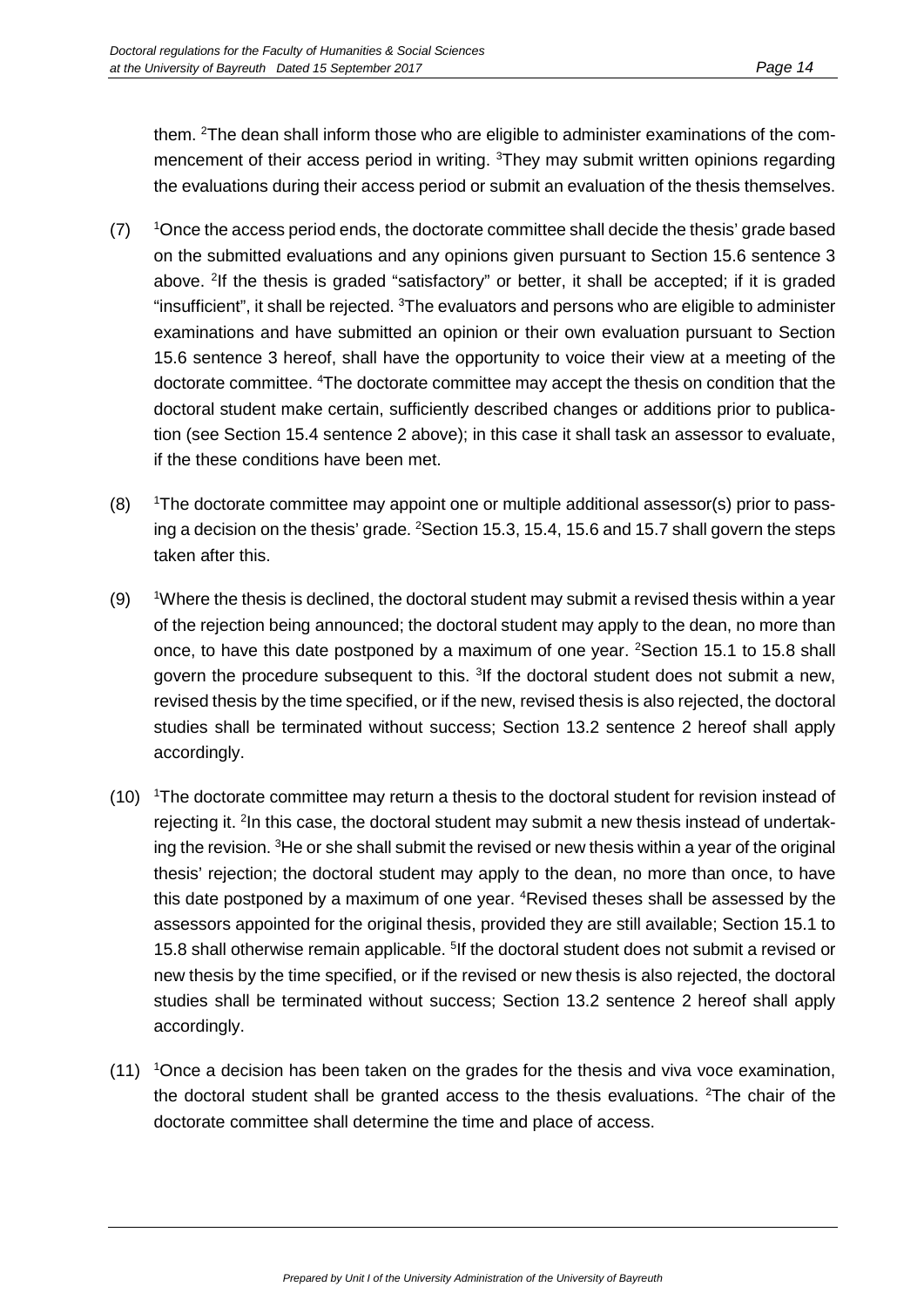#### **Section 16 Viva voce examination**

- (1) The viva voce examination may be held in the form of individual examinations or as an academic colloquium; doctoral students shall select between these two formats.
- (2) Viva voce examinations, when conducted as individual examinations, shall encompass the main subject and the two secondary subjects.
- $(3)$ The academic colloquium shall be a one-time examination conducted in a cooperative atmosphere. <sup>2</sup>Students shall defend their work in response to questions pertaining to their thesis. <sup>3</sup>The colloquium shall furthermore show that the doctoral student has mastered further areas of the subject in which the thesis was written. <sup>4</sup>The viva voce examination shall also include a perspective from another discipline proposed by the doctoral student. <sup>5</sup>If the thesis is the product of an interdisciplinary doctoral project (e.g. a research training group), the interdisciplinary programme of study shall be reflected in the examination. <sup>6</sup>With the doctoral student's consent, other doctoral students of the Faculty of Humanities & Social Sciences may apply for permission to attend the academic colloquium as audience members.
- $(4)$ For individual examinations, the doctorate committee shall appoint an examiner for the main subject and an examiner for each of the two secondary subjects. <sup>2</sup>Each of the above examiners shall be matched with a co-examiner who has knowledge of the field. <sup>3</sup>For an academic colloquium, the doctorate committee shall appoint as examiners the two thesis assessors and a university teacher from the additional subject selected by the doctoral student pursuant to Section 5.1 hereof. <sup>4</sup>The examiners shall be matched with a co-examiner who has knowledge of the field. <sup>5</sup>lf an assessor is unable to examine his or her student, the doctorate committee shall appoint a substitute for him or her.
- $(5)$ The dean shall set the dates for the individual examinations or the date for the academic colloquium and summon the doctoral student to his or her examination in writing at least 14 days prior to each date. <sup>2</sup>Individual examinations shall be held within a period of four weeks. <sup>3</sup>With respect to the doctoral examination process, the chair of the doctorate committee shall strive to ensure that no more than three months pass between submission of the application for admission to the doctoral examination and the final colloquium.
- (6) The individual examinations for the main subject shall last at least 60 minutes and those for the secondary subjects at least 20 minutes each; the academic colloquium shall last at least 90 minutes.
- $(7)$ Each examiner shall evaluate the doctoral student's work in the subject that he or she is examining or the doctoral student's work for the overall academic colloquium and award a grade in line with Section 17.1 hereof. <sup>2</sup>Doctoral students shall pass the viva voce exami-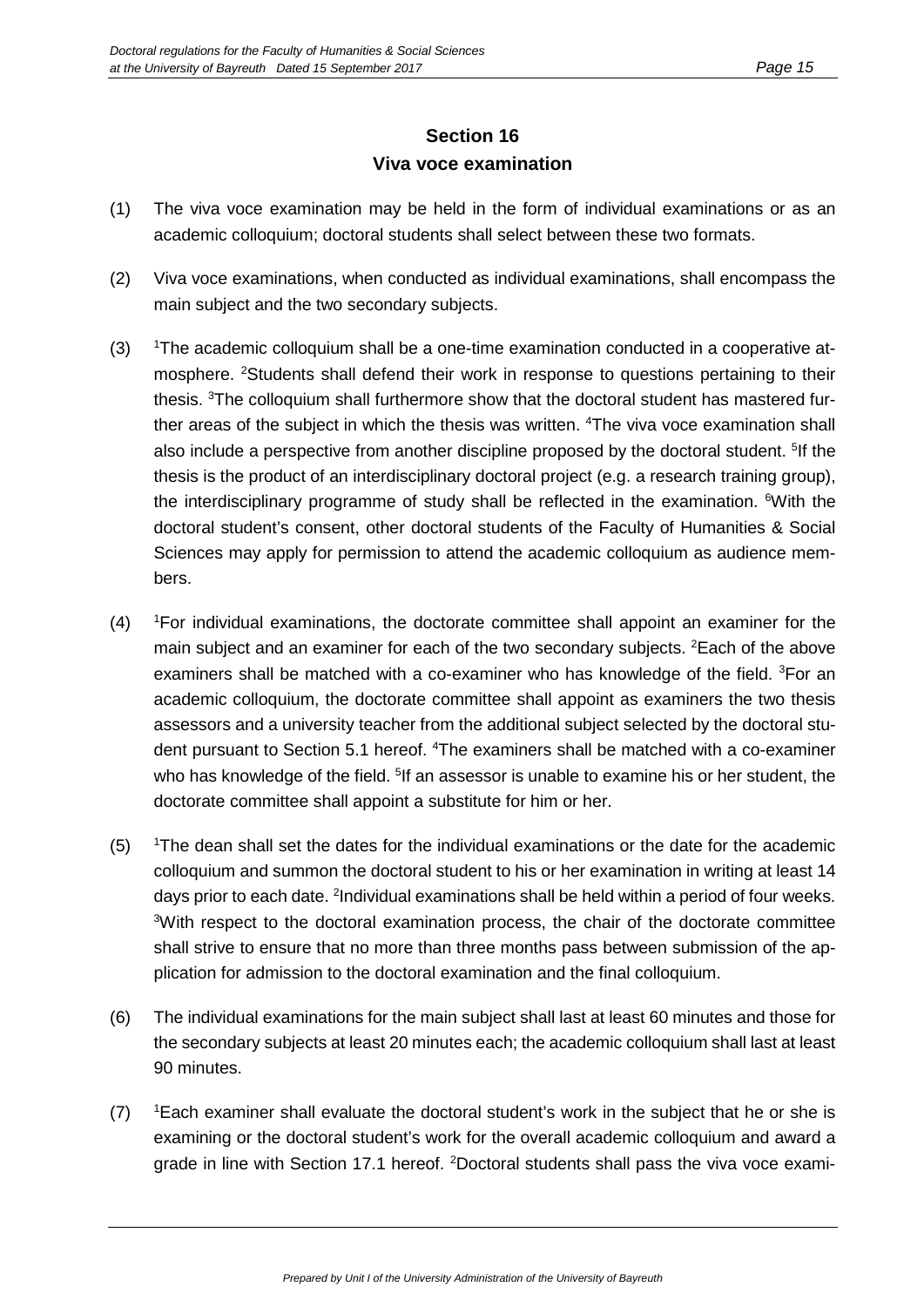nation when they achieve at least a "satisfactory" grade in each individual examination subject or do not receive an "insufficient" grade for their academic colloquium from any of the examiners.

- $(8)$ The co-examiner shall keep a record of the subject matter and proceedings of each examination and the grades awarded by the examiners. <sup>2</sup>This record shall be signed by the examiner(s) and co-examiners.
- $(9)$ When all of these records have been submitted and the doctoral student has passed the viva voce examination, the dean shall calculate the final grade. <sup>2</sup>This grade shall be the average of the grades awarded by the examiners, with the grade for the main subject worth double if the student is taking individual examinations. <sup>3</sup>Calculations for the final grade shall factor in two decimal digits without rounding.
- (10) <sup>1</sup>Where doctoral students do not pass their viva voce examination, the dean shall issue them notice of this, giving reason and information on the right to appeal. <sup>2</sup>If doctoral students do not pass their viva voce examination, it may be repeated once. <sup>3</sup>For individual examinations, those passed in individual subjects shall be counted towards this limit. <sup>4</sup>Where doctoral students do not pass their academic colloquium, it may be repeated as a whole only once. <sup>5</sup>Requests to repeat an examination shall be submitted to the dean within one year of announcing failure of the viva voce examination; doctoral students may request that the dean extend this deadline when the grounds for doing so are not of the doctoral students' fault. <sup>6</sup>If doctoral students do not request repetition of the viva voce examination in time or fail the viva voce examination again when it is repeated, the doctoral examination process shall be terminated without success; sentence 1 shall apply accordingly.
- (11) The doctoral examination process shall be terminated without success if doctoral students do not appear for their viva voce examination or withdraw from their viva voce examination after it begins for reasons of their own fault; Section 13.2 sentence 2 hereof shall apply accordingly.

#### **Section 17 Grading doctoral work, overall grade**

(1) The thesis and work required for the viva voce examination shall each be graded based on the following:

with distinction  $(0; 0.3)$  = "summa cum laude" very good  $(0.7; 1.0; 1.3)$  = "magna cum laude"  $good (1.7; 2.0; 2.3)$  = "cum laude" satisfactory  $(2.7; 3.0; 3.3) =$  "rite" insufficient (4.0)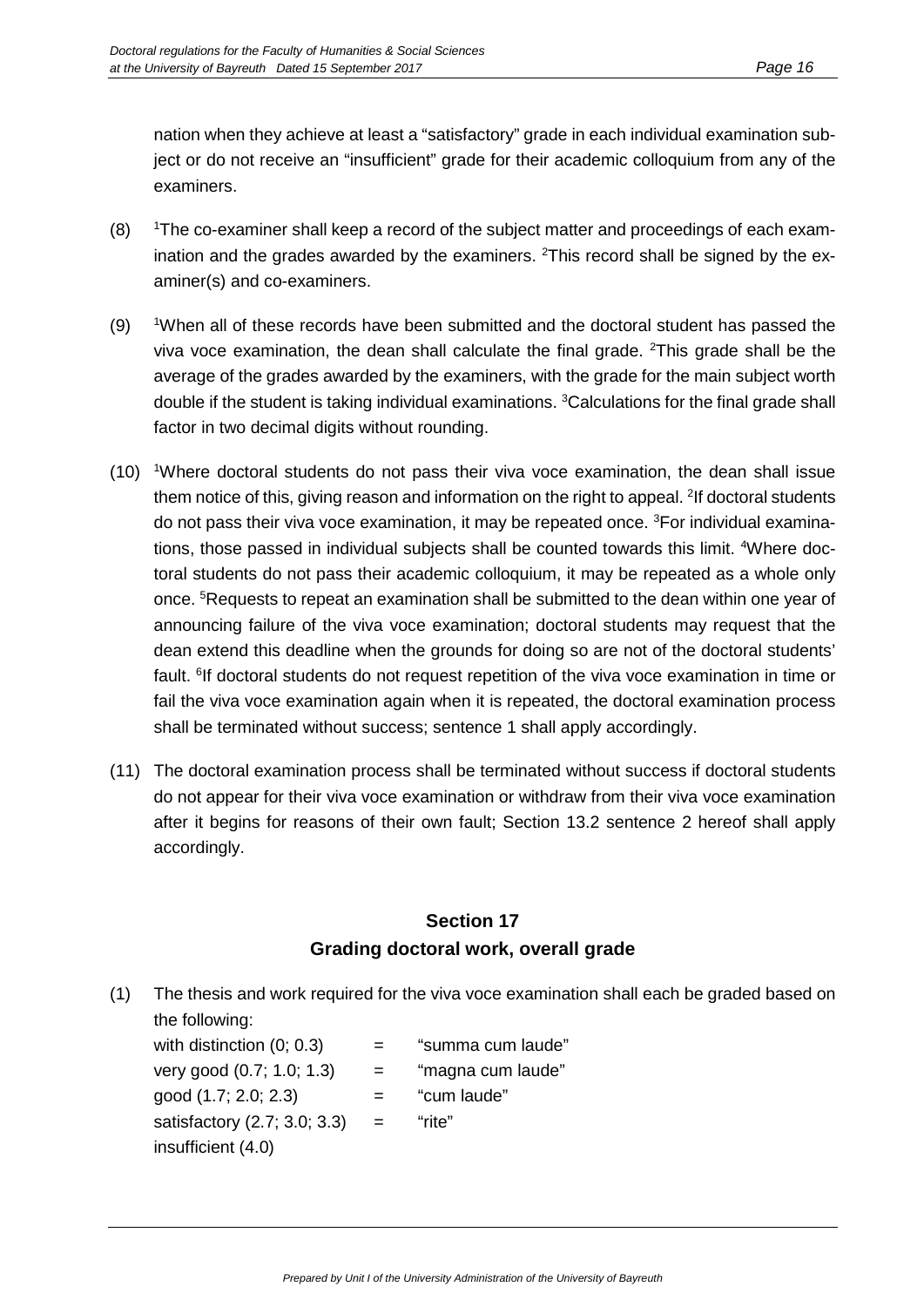- $(2)$ The dean shall determine the overall grade for the doctorate based on the arithmetic mean of the thesis grade and the final grade for the viva voce examination, with the thesis grade worth double. <sup>2</sup>Two decimal digits shall be factored into this calculation without rounding.  $3$ The following honours shall be awarded based on this mean: 0.00 to 0.50: "summa cum laude" 0.51 to 1.50: "magna cum laude" 1.51 to 2.50: "cum laude"
	- 2.51 to 3.30: "rite"
- $(3)$ <sup>1</sup>The dean shall present doctoral students with their examination certificate after determining their overall grade for the doctorate. <sup>2</sup>This certificate shall include their overall grade, their thesis grade and final grade for their viva voce examination. <sup>3</sup>The examination certificate shall be signed by the dean and dated based on the day of the most recent examination; it shall not entitle the holder to bear the title of "Doktor".

#### **Section 18 Access to doctorate records**

<sup>1</sup>On receiving the examination certificate defined in Section 17.3 or unsuccessfully ending the doctoral examination process, doctoral students shall be able to access the records of their doctoral studies. <sup>2</sup>The dean shall determine the time and place of access. <sup>3</sup>Requests for access shall be made to the dean of the Faculty of Humanities & Social Sciences within one month of receipt of the examination certificate per Section 17.3 or of unsuccessfully ending doctoral studies. <sup>4</sup>Like in other situations where access is requested, the procedure shall be governed by Articles 29 et seq. of the Bavarian Administrative Procedures Act (BayVwVfG).

#### **Section 19 Degree invalidity**

- (1) Where doctoral students have committed academic fraud in their doctoral work, the doctorate committee shall declare their doctoral examination failed; it shall cancel the doctoral examination process if it is not yet complete.
- (2) Should this fraud only be uncovered after issuing the examination certificate or doctoral diploma, the doctorate committee shall revoke it.
- (3) If, after issuing the examination certificate, it is later found that doctoral students did not meet the prerequisites for admission to doctoral studies and those students had no intention of cheating, this error shall be resolved by letting those students pass the examination.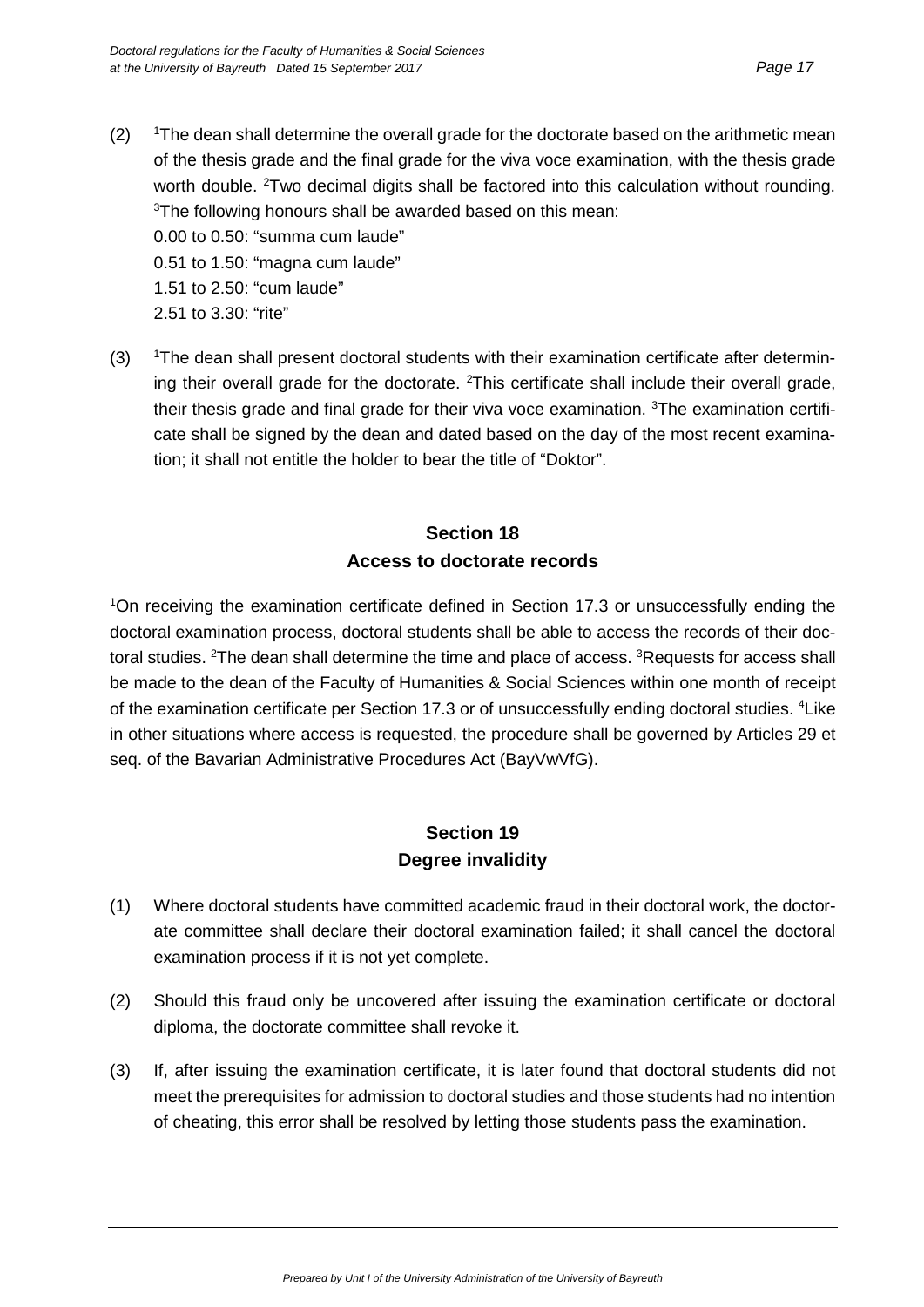- $(4)$ <sup>1</sup> Cancellation of admission to doctoral studies and revocation of doctorates shall otherwise be governed by statutory provisions. <sup>2</sup>The doctorate committee shall take any arising decisions in this regard.
- (5) In the situations defined in Section 19.1, 19.2 and 19.4, those affected shall be given an opportunity to respond to the allegations prior to taking any decision.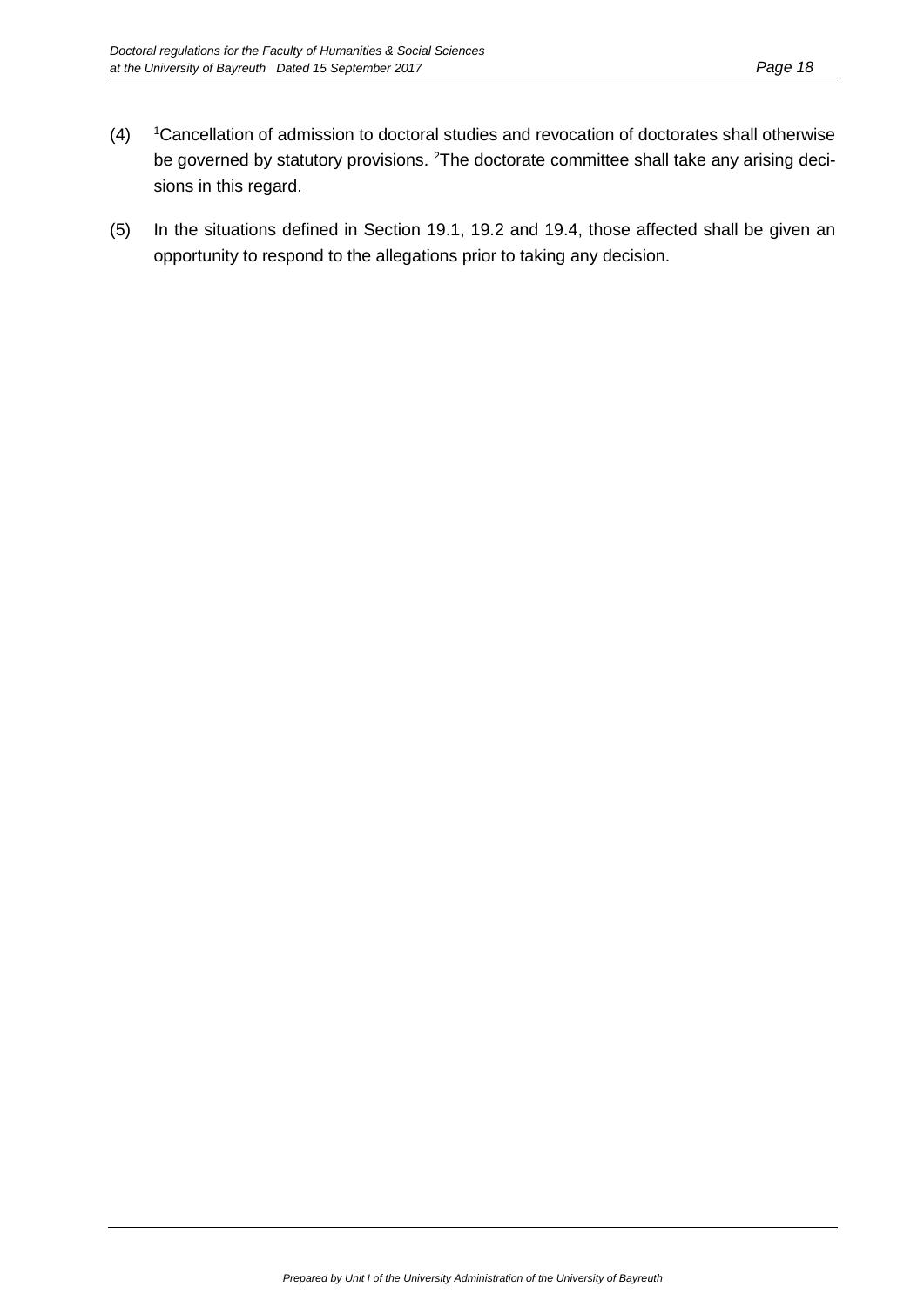#### **Section 20**

#### **Reproduction of the thesis and delivery of the required copies**

- $(1)$ Doctoral students shall make their thesis available to the academic community by copying and distributing it. <sup>2</sup>They shall submit to the dean a copy of their thesis before reproducing it so that permission for reproduction can be granted; if applicable, they shall attach confirmation from the assessor designated pursuant to Section 15.7 sentence 4 hereof that the requirement to make changes or additions to the thesis has been satisfied.
- (2) Doctoral students shall provide the following, compulsory copies to the faculty free of charge within two years of presentation of their examination certificate:
	- 1. 40 copies as books or photo prints, or
	- 2. Three copies in a word-processed form that can be photocopied and a further 50 copies on microfiche**,** CD-ROM or similar data carriers
- $(3)$ <sup>1</sup>If their thesis is to be published unabridged in a journal or a commercial publisher is to distribute their thesis unabridged through booksellers, doctoral students may provide five copies of the publication in place of the compulsory copies specified in Section 20.2 above. <sup>2</sup>In these cases, a minimum 150 copies shall have been printed and evidence thereof shall be presented. <sup>3</sup>Sentence 2 shall apply accordingly to theses by published works. <sup>4</sup>If their thesis has been written as a monograph, the publication shall be recognizably marked as a thesis in an appropriate location and state where the thesis is being submitted.
- $(4)$ The thesis may also be published in electronic form, whereby the format and carrier of the data shall be agreed with the university library. <sup>2</sup>In this case, five copies of the publication shall be provided printed and bound. <sup>3</sup>Doctoral students shall affirm that the electronic version is the same as the accepted thesis. <sup>4</sup>They shall assign to the university library and German Digital Library (Deutsche Digitale Bibliothek) the right to store this version, publish it on data networks indefinitely and make it accessible from other databases. <sup>5</sup>Doctoral students shall be obligated to review the metadata and the electronic version of their thesis for completeness, accuracy and legibility after processing by the university library. <sup>6</sup>If submitting a thesis by published works, doctoral students shall ensure that the relevant publisher has given written permission to integrate the chosen original publications with the thesis. <sup>7</sup>All other original publications shall be listed in a full bibliography. <sup>8</sup>Submission of files that do not meet the required file format and transmission specifications shall not count as publication.
- (5) When submitting the compulsory thesis copies, doctoral students shall also include a written affirmation that the content of the compulsory copies is the same as that of the version for which reproduction permission was granted.
- (6) Doctoral students may apply for approval from the doctorate committee to publish the thesis in a foreign language.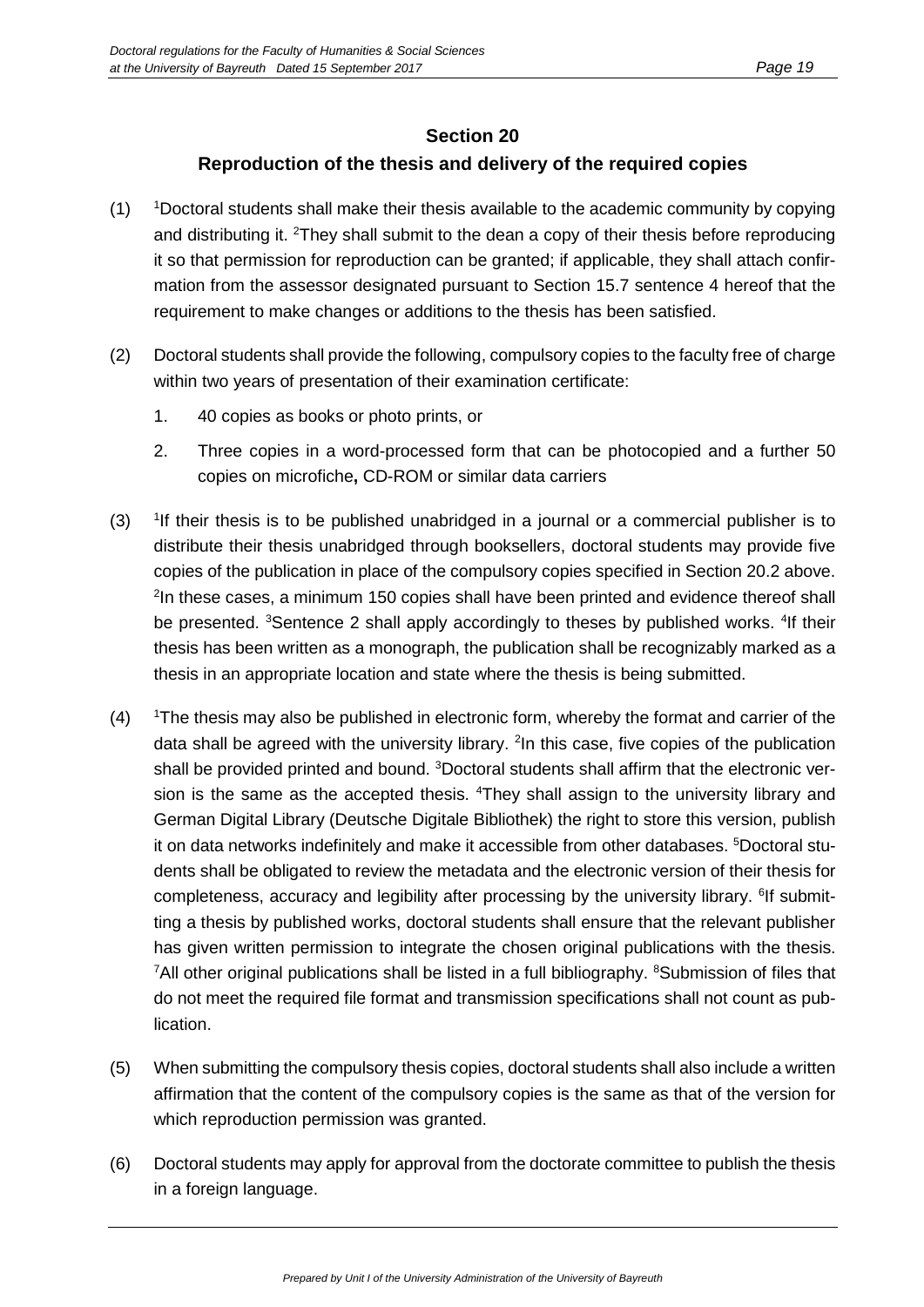- (7) In the situations described in Section 20.2 above, doctoral students shall assign to the university the right to produce and distribute further copies of their thesis.
- (8) Upon request by doctoral students, the doctorate committee may extend the deadline for delivering the required copies.
- (9) Should doctoral students miss the date for submitting the compulsory copies, all rights acquired through the successful completion of the doctoral examination process shall be null and void; Section 13.2 sentence 2 hereof shall apply accordingly.

#### **Section 21 Doctoral diploma and acquisition of the doctoral degree**

- $(1)$ <sup>1</sup> If the requirements of Section 20 hereof have been fulfilled, doctoral students shall receive a diploma for having passed the doctoral examination.
- $(2)$ This diploma, written in German, shall include the following information:
	- The name of the university and faculty
	- The full name of the degree holder and his or her date and place of birth
	- The academic degree awarded
	- The title of the thesis
	- The date of the oral examination
	- The final grade for the doctorate
	- The name and signature of the president of the University of Bayreuth and the dean of the faculty
	- The University of Bayreuth seal

<sup>2</sup>The diploma date shall be the date of the viva voce examination. <sup>3</sup>An English translation shall additionally be issued.

- (3) In the case of doctoral studies pursued in cooperation with a university of applied sciences (Fachhochschulen/HAW; Section 6 hereof), the name of the university of applied sciences shall also be listed.
- $(4)$ The diploma along with its translation shall be presented by the dean. <sup>2</sup>Presentation of the diploma shall constitute completion of the doctorate; it shall give the doctoral student the right to the academic degree of "Doktor der Philosophie" or "Doktorin der Philosophie" (Dr. phil.).
- (5) The dean may allow doctoral students to bear the title of "Doktor" on a limited basis prior to presentation of the diploma when they satisfy the requirements set out in Section 20 hereof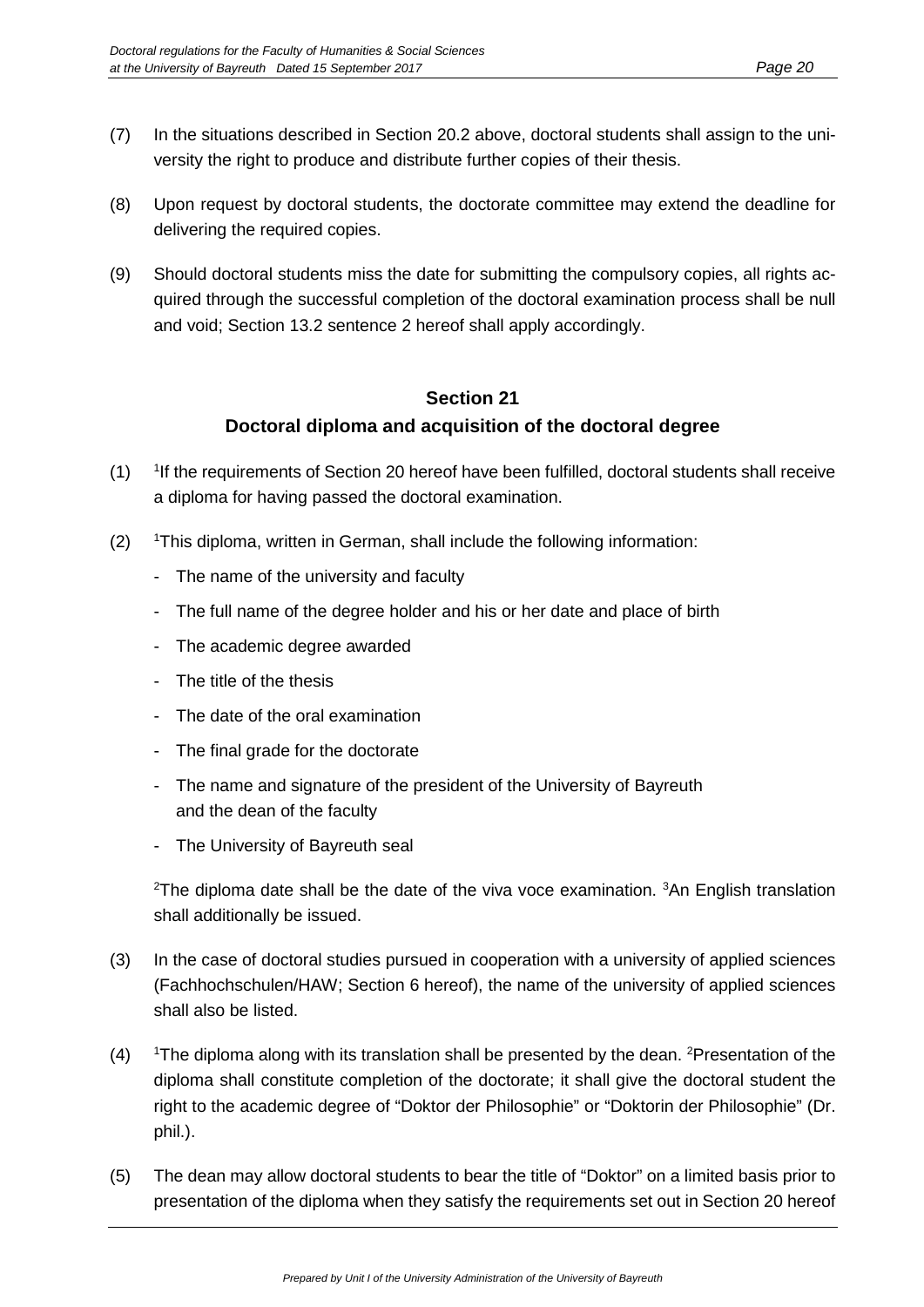or when publication of the thesis and submission of the compulsory copies is sufficiently assured with a binding statement from the publisher.

## **Section 22 Doctoral degree with joint supervision from a foreign academic institution**

- (1) Doctorates obtained through joint supervision from a foreign academic institution shall have the following requirements:
	- 1. Applicants shall meet the requirements for acceptance for doctoral studies (Section 8 hereof) and those for admission to the doctoral examination process (Section 11 hereof), both at the Faculty of Humanities & Social Sciences as well as under the corresponding regulations of the partner institution.
	- 2. The foreign institution of education shall be entitled to confer doctorate degrees pursuant to its national legislation and the degrees to be conferred by this institution would otherwise be recognized under the German Higher Education Framework Act (Hochschulrahmengesetz – HRG).
	- 3. An agreement, approved by the faculty council, has been concluded with the foreign academic institution on the jointly administered doctoral studies.
- $(2)$ The agreement concluded pursuant to Section 22.1.3 above may provide that either the Faculty of Humanities & Social Sciences at the University of Bayreuth or the foreign academic institution coordinate the studies. <sup>2</sup>The agreement shall contain provisions regarding the number of copies to be submitted per Section 11 hereof and the number of compulsory copies to be submitted (see Section 20) if the doctoral student passes. <sup>3</sup>Doctoral students shall receive a copy of their agreement.
- $(3)$ Theses shall be submitted to the coordinating academic institution. <sup>2</sup>Section 10 hereof shall not be affected thereby. <sup>3</sup>Any theses submitted to one of the educational institutions concerned prior to conclusion of an agreement pursuant to Section 22.1.3 above, cannot be used for the purposes of a joint doctorate irrespective of it being accepted or rejected.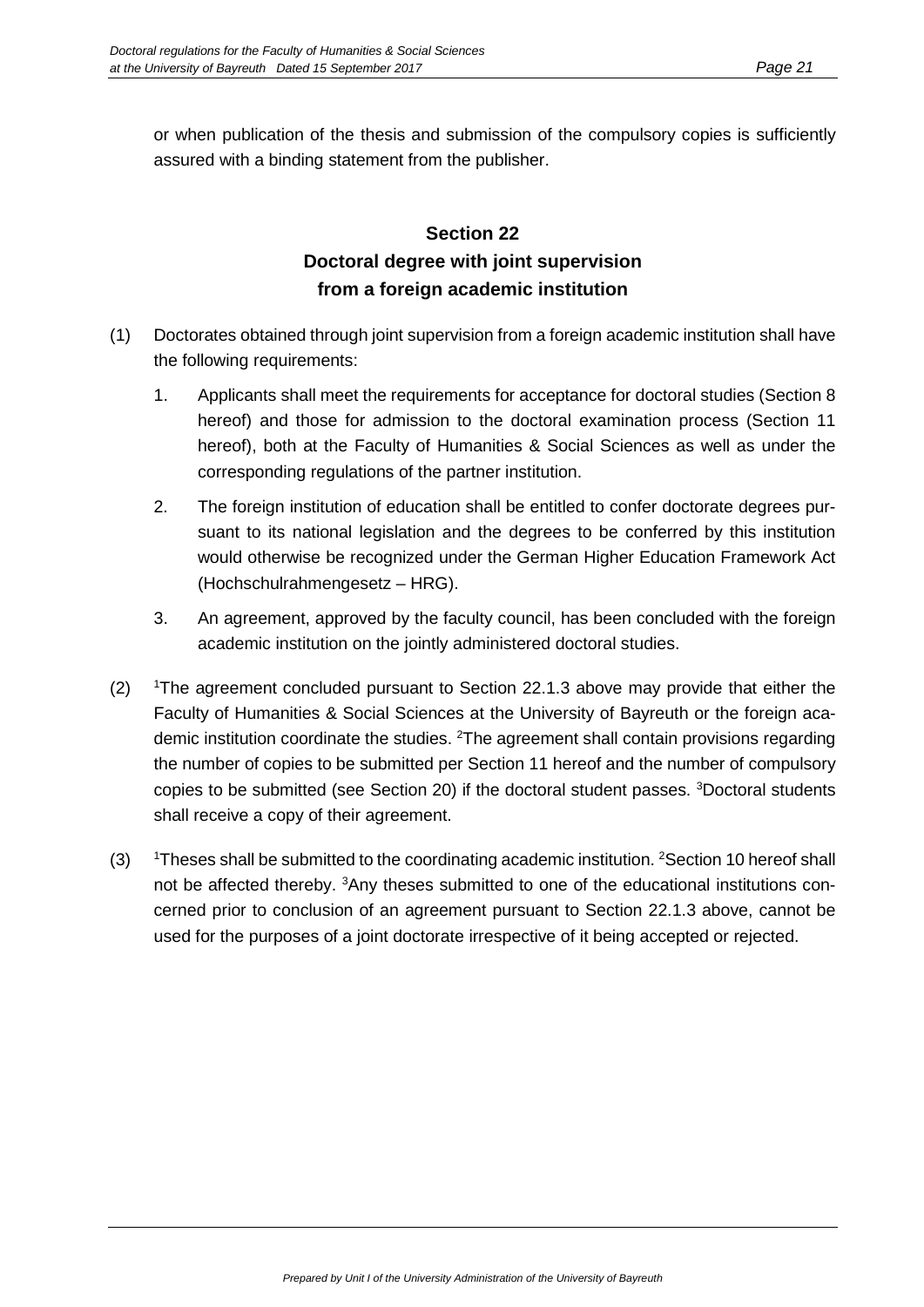- $(4)$ The coordinating institution shall appoint assessors for the thesis. <sup>2</sup>At least one assessor shall be a member of the Faculty of Humanities & Social Sciences at the University of Bayreuth. <sup>3</sup>If the assessors' evaluations are not written in German or English, the coordinating institution shall ensure that translations into one of these languages are made available. 4 The evaluations and thesis shall be submitted to both institutions involved once the evaluations have been received. <sup>5</sup> Each of the academic institutions shall independently decide on acceptance of the thesis and on its grade; Section 15.6 to 15.8 hereof shall not be affected thereby. <sup>6</sup>Should either of the academic institutions reject the thesis, the joint arrangement shall be terminated. <sup>7</sup>Where the thesis is rejected only by the foreign academic institution, the doctoral examination process shall continue at the University of Bayreuth based on the general provisions of these doctoral degree regulations.
- $(5)$ Where the thesis is accepted by both academic institutions, the viva voce examination shall be held at the coordinating institution. <sup>2</sup>Equal representation of both institutions on the board of examiners shall be assured by having equal numbers of members or by weighting the votes cast. <sup>3</sup>Section 16.7 hereof shall apply to the votes cast by University of Bayreuth representatives. <sup>4</sup>Where the University of Bayreuth is coordinating the supervision arrangement, Section 16.5 may be disregarded to the extent that teaching staff from the foreign academic institution may additionally be invited. <sup>5</sup>Where the representatives of one of the academic institutions decline to award a passing grade for the viva voce examination, the joint supervision arrangement shall be terminated; Section 22.4 sentence 7 above shall apply accordingly.
- $(6)$ On successful completion of a doctoral examination process overseen jointly with a foreign academic institution, Section 21 hereof may be disregarded to the extent that a doctoral diploma signed jointly by both institutions may be presented, stating that the doctoral diploma was awarded jointly by both involved institutions for a product of academic research.  $2$ The agreement per Section 22.1.3 above shall ensure that any additional, foreign diploma that may be awarded also includes a reference to the joint doctorate arrangement with the University of Bayreuth.

## **Section 23 Award of honorary doctoral degrees**

 $(1)$ The faculty may award honorary doctorates for extraordinary academic or artistic achievements. 2 The process for an honorary doctorate shall be initiated with a well-founded proposal supported by at least one third of the faculty's teaching staff. <sup>3</sup>The proposal shall be submitted in writing to the dean. <sup>4</sup>The dean shall then convene the extended doctorate committee.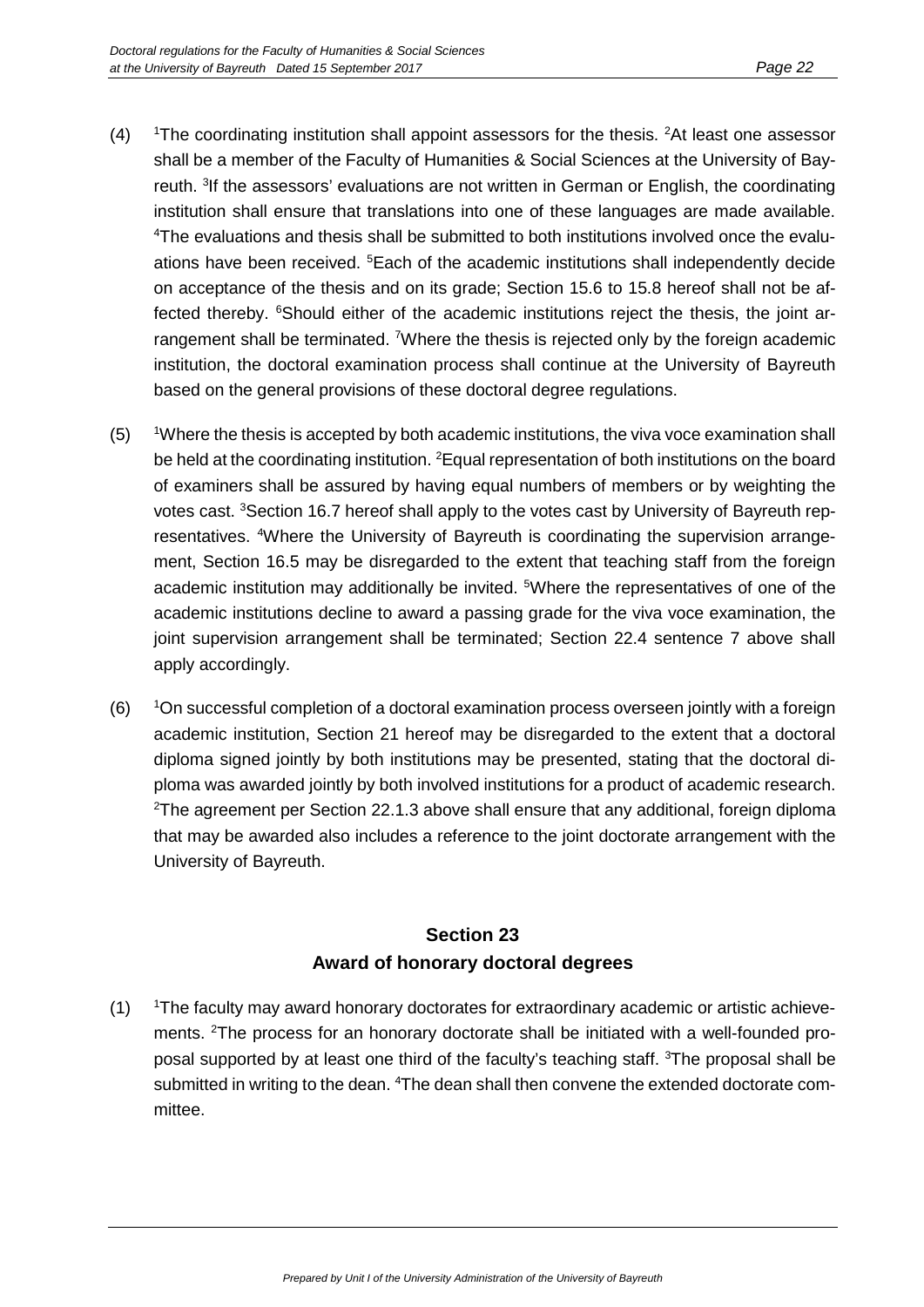- $(2)$ The extended doctorate committee shall appoint at least two professors to evaluate the extraordinary academic or artistic achievements performed by the individual to be honoured. <sup>2</sup>When these evaluations have been submitted, the extended doctorate committee shall prepare a statement with its opinion, attach that statement and the evaluations to the proposal and forward this to the faculty council.
- (3) After considering the proposal, evaluations and extended doctorate committee's opinion, the faculty council shall adopt a resolution on whether to award the honorary doctorate.
- $(4)$ The university president and dean shall confer the honorary doctoral degree by presenting a diploma to the individual receiving the honour. <sup>2</sup>The diploma shall identify the academic achievement.

## **Section 24 Consideration of special circumstances**

- $(1)$ Upon request, the protective rights provided in Sections 3, 4, 6 and 8 of the Protection of Mothers Act (Mutterschutzgesetz – MuSchG) of 20 June 2002 (BGBl I p. 2318), as amended, the time periods stipulated in the Parental Allowances and Parental Leave Act (Bundeselterngeld- und Elternzeitgesetz – BEEG) of 5 December 2006 (BGBl I p. 2748), as amended, and the time periods specified under Section 7(3) of the Home Care Leave Act (Pflegezeitgesetz – PflegeZG) of 28 May 2008 (BGBl I pp. 874, 896), the latter applying to the care of a close relative requiring care within the meaning of Sections 14 and 15 of Book XI German Social Code (Sozialgesetzbuch, Elftes Buch – SGB XI) of 26 May 1994 (Federal Gazette pp. 1014, 1015), as amended, shall be upheld with respect to dates and deadlines. <sup>2</sup>The relevant documentation shall be kept; any changes in requirements shall be communicated without delay.
- $(2)$ Upon request, time periods in which – for reasons beyond the control of the doctoral student – work on the doctoral project was not possible, or only possible to a very limited extent, shall not be counted towards deadlines (especially periods of illness). <sup>2</sup>The relevant documentation shall be kept; medical certificates in particular shall be presented. <sup>3</sup>Any changes in requirements shall be communicated without delay.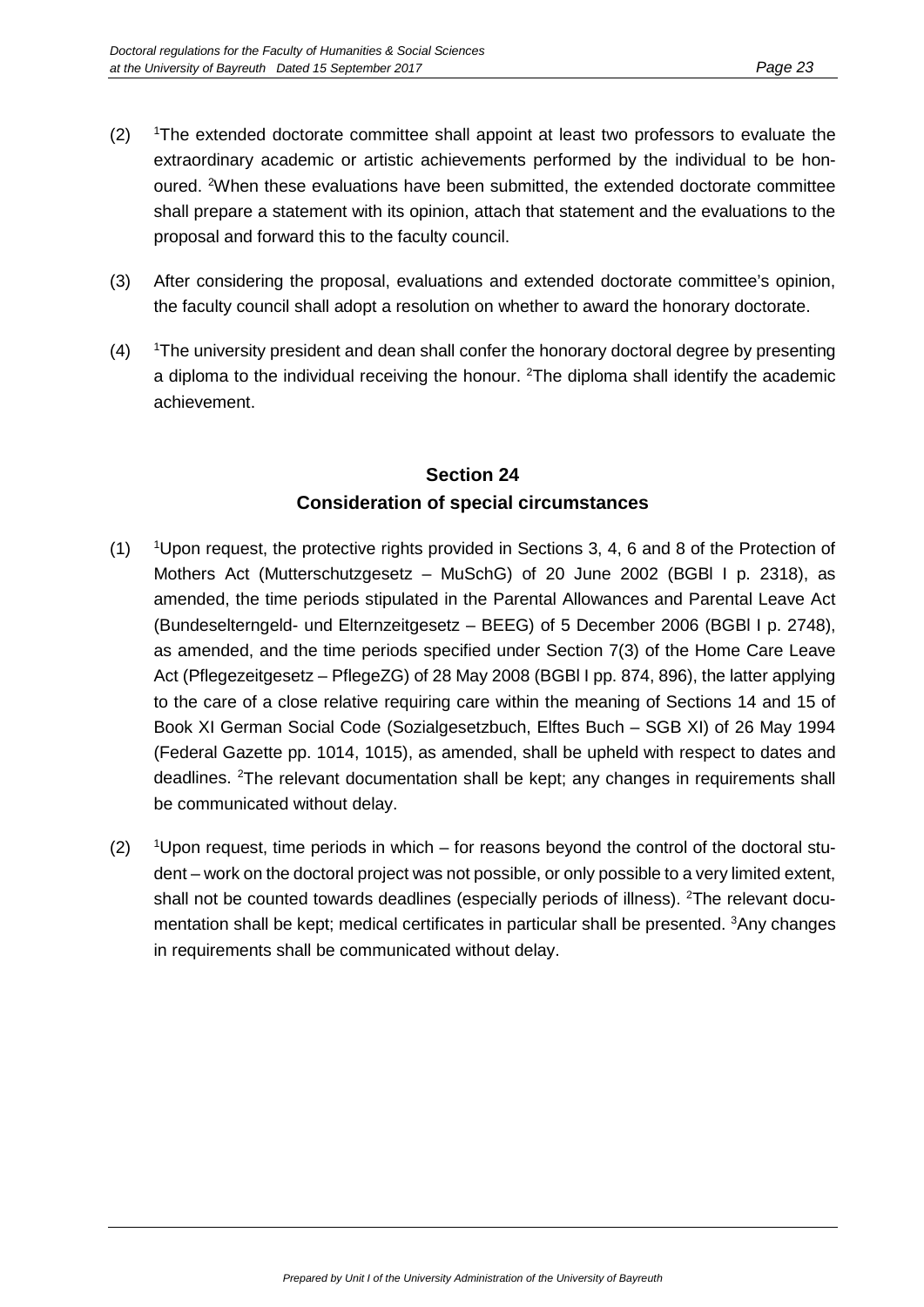#### **Section 25**

#### **Consideration of the special needs of persons with disabilities**

1 The special situation of applicants or doctoral students with disabilities shall be given adequate consideration in order to ensure that those persons are afforded equal opportunity. <sup>2</sup>Upon written request by applicants or doctoral students, the doctorate committee shall determine the form in which applicants or doctoral students may meet their study requirements, or shall grant an extension of the period for completing their research or another type of compensation for disadvantages depending on the documented degree of inability to complete their work. <sup>3</sup>Applicants or doctoral students shall provide evidence of their disability in the form of a medical certificate stating that they are either entirely or partially unable to conduct doctoral studies as specified due to a longlasting or permanent disability. <sup>4</sup>The application for admission to doctoral studies shall be attached to this request; if the request is submitted later, it shall only apply to future academic work.

## **Section 26 Effective date, transitional provisions**

- $(1)$ These doctoral degree regulations shall take effect on 16 September 2017. <sup>2</sup>Simultaneously, the Doctoral Degree Regulations for the Faculty of Humanities & Social Sciences at the University of Bayreuth, dated 1 September 2009, as amended by the Second Amendment By-Laws dated 5 March 2015, shall become ineffective.
- (2) With respect to applicants who had already received confirmation of supervision prior to the effective date of these doctoral degree regulations, the regulations in this document shall apply subject to the following:
	- The confirmation of supervision shall replace the supervision agreement to be concluded in accordance with Section 7 of these regulations.
	- Proof of having met the additional requirements for acceptance for doctoral studies in Section 8 hereof shall be submitted by these applicants together with the application for admission to the doctoral examination process pursuant to Section 11 hereof.